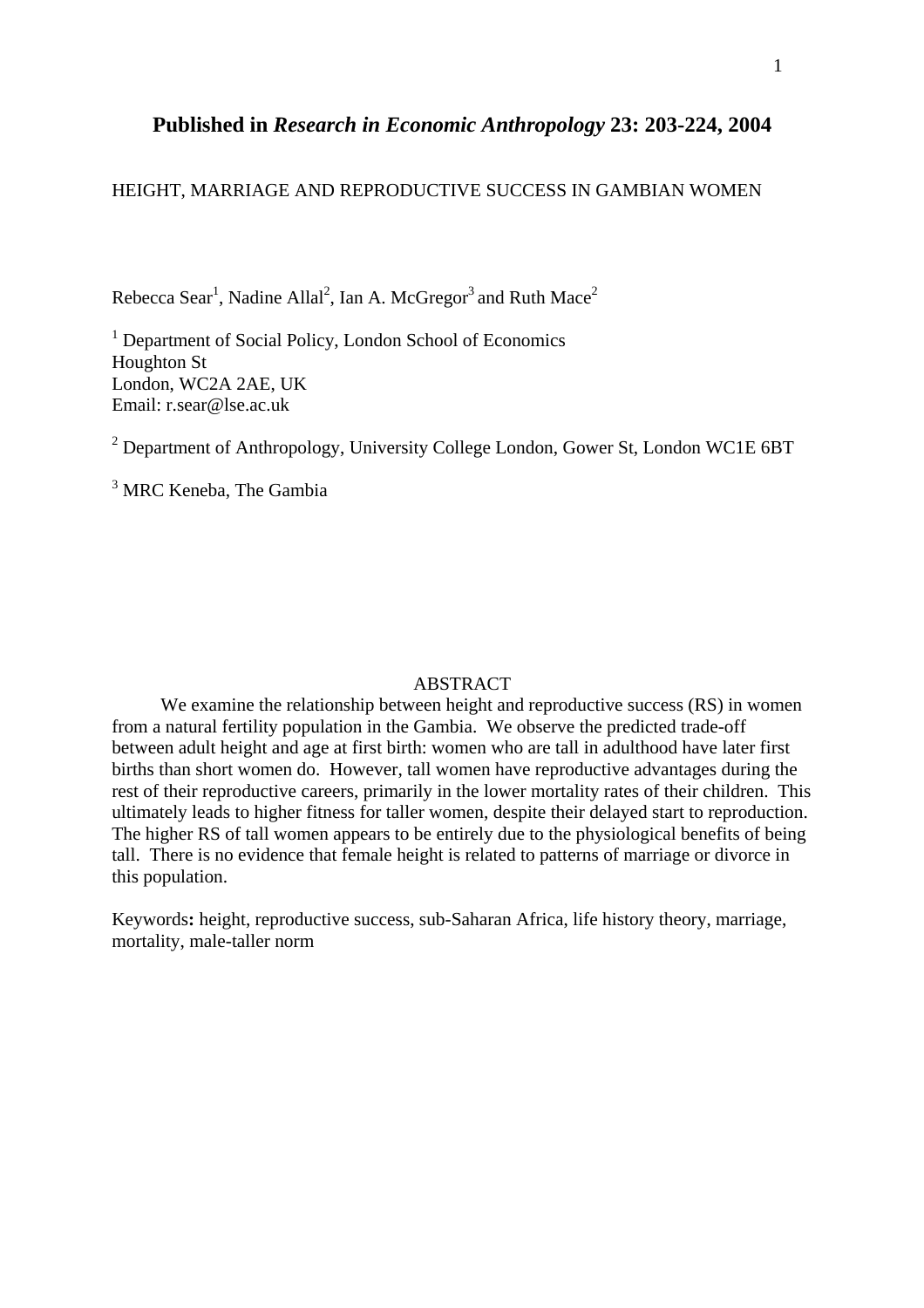#### INTRODUCTION

Life history theory is concerned with the optimal allocation of energy between functions such as reproduction, somatic maintenance and growth (Roff, 1992; Stearns, 1992). Since energy is usually a limited resource, trade-offs are predicted between these functions. Energy allocated to reproduction, for example, is expected to be traded-off against energy allocated to growth. Here, we investigate the relationships between growth, body size, and reproduction in a food-limited population by analysing the relationship between adult height and reproductive success in women.

Previously, evolutionary ecologists have investigated the trade-off between growth and reproduction in human females by using weight as a measure of growth (Hill & Hurtado, 1996). Height and weight are highly correlated, but height may be a better measure of growth because growth in height is irreversible, whereas weight is far more labile. Weight is affected both by the ability to acquire energy in adulthood (after the period of growth has ended), and by reproductive events themselves (Winkvist et al., 2003).

Though there is a genetic component to height, in a marginally nourished community where infectious disease is widespread and untreated, there will also be a strong environmental component influencing the final adult height individuals achieve (Roberts et al*.*, 1978). Nutrition clearly plays a role in determining how much energy is available for growth, so that access to food resources during childhood will affect adult height (Gunnell et al., 2000; Rivera et al*.*, 1995; Silventoinen, 2003). Adult height is also at least partly determined by life history trade-offs occurring during childhood. Growth clearly requires considerable energy, but immune defence is also energetically expensive (Read & Allen, 2000). Children who are devoting much energy to fighting off pathogens will have few reserves left over to expend on growth (Crompton & Nesheim, 2002; Silventoinen, 2003). The growth-immune defence trade-off can clearly be seen in this Gambian population: a higher incidence of diarrhoeal episodes is associated with slower growth rates (Rowland et al., 1977).

Trade-offs between growth and immune defence must be made throughout childhood, but at puberty, women face another trade-off: when to stop investing in growth and start investing in reproduction. Because both functions are so energetically expensive, once women have begun to reproduce they rarely grow any further. Switching at a young age from growth to reproduction may confer fitness benefits, by increasing the amount of time women have available for reproduction (Käär & Jokela, 1998). But delaying reproduction and investing more energy in growing to a large size may also be reproductively advantageous. In many species, size is positively correlated with survival rates, as large size provides protection against environmental stresses and predation (Roff, 1992). So growing tall may increase the probability that women will survive throughout their reproductive years (Elo & Preston, 1992; Jousilahti et al., 2000). Though, for our species at least, the relationship between height and mortality may be more complicated than a simple inverse correlation (see Engeland et al., 2003; Samaras et al., 2003). Size is also positively related to fecundity (Roff, 1992). This relationship may be partly mediated through the greater energy reserves that large females can devote to reproduction (Hill & Hurtado, 1996), but there may also be reproductive advantages of size which are independent of body weight. For example, childbirth is unusually dangerous for human females because of the difficulty of getting a large-brained baby through a pelvis designed for bipedal locomotion (Rosenberg, 1992). Tall women have wider pelves than shorter women, which allow them to have easier births and higher birthweight babies, both factors which reduce infant and maternal mortality (Martorell et al., 1981; Kirchengast et al., 1998; Rey et al., 1995; Sokal et al., 1991).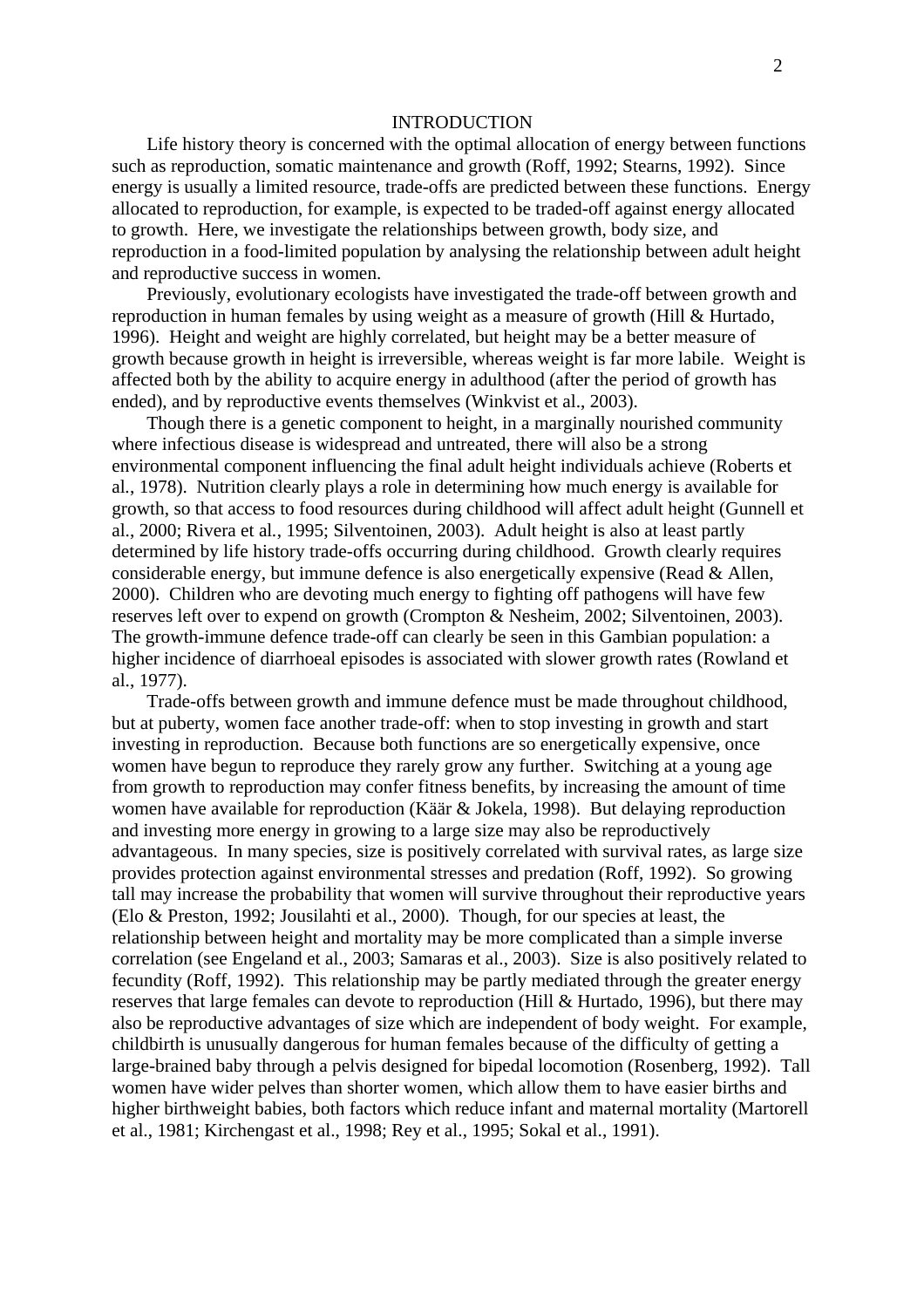So far, we have considered the physiological trade-offs that may affect the relationship between height and reproductive success (RS). A recent study which directly correlated female height with RS suggested that height may be negatively correlated with RS in women, not because of their delayed start to reproduction or any other physiological factors, but because they are less successful at attracting mates than shorter women (Nettle, 2002). This is rather surprising from an evolutionary point of view, since received wisdom in evolutionary biology is that it is physiology that primarily determines mammalian female RS, as females invest so much energy in gestation and lactation. Variation in attracting mates is usually considered to have more of an impact on male RS. However, Nettle's study used data from a Western society. Western populations have unusual demographic patterns compared to the majority of human societies: mortality and fertility are extremely low, and rates of nonmarriage relatively high.

In the West, men appear to place high importance on physical attractiveness when choosing mates. A large literature in evolutionary psychology has been devoted to identifying which physical characteristics men find most attractive. This research is based on the hypothesis that the features which men find most attractive are those which indicate high reproductive value (Symons, 1992). The list of attractive features includes narrow waists, symmetrical features and large breasts (Furnham et al., 1998, 1997; Hume & Montgomerie, 2001; Perrett et al., 1999; Singh, 1993; Singh & Young, 1995; Streeter & McBurney, 2003). Tall height is not included in this list because it (supposedly) does not correlate with reproductive potential (Nettle, 2002). Western men do clearly show preferences for shorter women, or at least women who are shorter than they are. In laboratory studies of mate preferences, men tend to rate shorter women as more attractive than taller ones (Shepperd & Strathman,1989), and rate relationships in which the female partner is shorter than the male as more desirable than the reverse (Pawlowski, 2003). Lonely hearts advertisements get fewer responses from men if the advertising woman describes herself as tall (Pawlowski & Koziel, 2002). These idealised preferences translate into behaviour: in a study of 720 American couples, in only one case was the wife taller than the husband (Gillis & Avis, 1980).

A central tenet of evolutionary psychology is that our mental architecture evolved in the 'environment of evolutionary adaptedness' (EEA), when humans were hunter-gatherers, and there has been no further evolution since then (e.g., Symons, 1992). This means our mating preferences will be universal across all cultures. A major problem with this research is that the hypothesis that mating preferences are constant across cultures is rarely tested. The vast majority of the mate preference research by evolutionary psychologists has been done on Western populations. The little research done on the mating preferences of non-Western populations suggests that there are cultural differences. Waist-hip ratio, an apparently important trait when Western males are choosing partners, appears to be ignored by Tanzanian and Amazonian hunter-gatherers in favour of absolute weight (Wetsman & Marlowe, 1999; Yu & Shepard, 1998). It seems much more plausible to us, as evolutionary ecologists, that men adjust their mate preferences according to their particular social and ecological conditions. Though the underlying premise that men prefer women who display signs of high reproductive value may well be universal, the details of mate choice may differ cross-culturally. In societies with different levels of resources, different physical characteristics may be better markers of reproductive potential. Men in the West, where resources are plentiful and obesity is linked with less successful reproduction (Sebire et al., 2001), tend to find relatively slim women attractive (Tovee et al., 1999). In societies where resources are scarce, heavier women are thought to be attractive (Furnham & Baguma, 1994).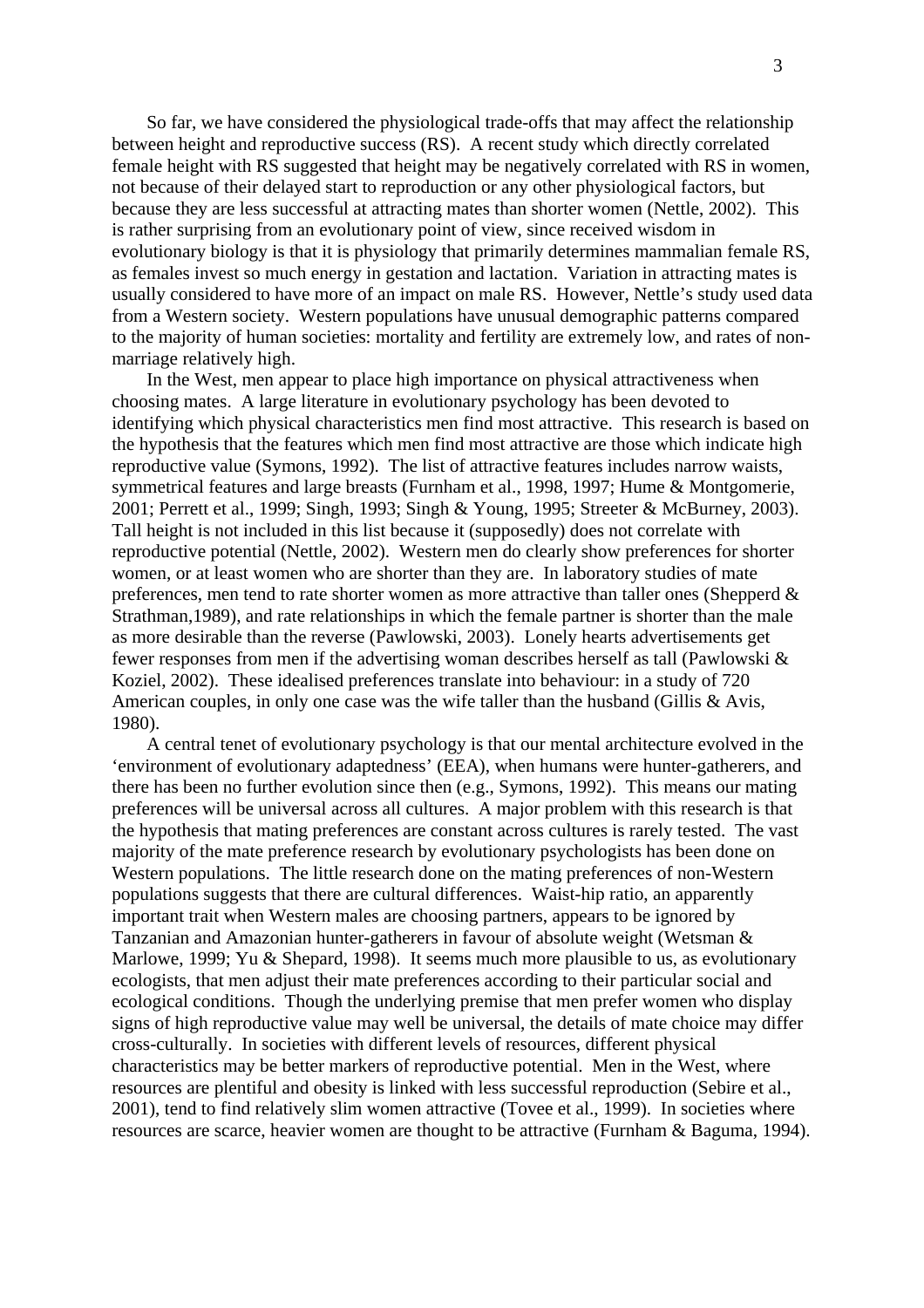In this study, we will firstly determine whether there are any relationships between female height and reproductive outcomes. Is there a trade-off between height and age at first birth? Are there any advantages to growing tall in terms of faster reproductive rate or higher child survival rates? What is the overall relationship between height and RS? We also examine whether women in this population gain a survival advantage themselves by growing tall. Finally, we will look at marriage patterns by female height, in order to investigate whether there is any evidence that Gambian men use height as a cue when choosing a marriage partner.

## DATA AND METHODS

The data were collected from four villages (Keneba, Manduar, Kanton Kunda, and Jali) in rural Gambia. Demographic data have been collected continuously from these villages since 1950 (McGregor, 1991). Ian McGregor, under the auspices of the UK Medical Research Council, conducted anthropometric surveys on all available villagers at least annually between 1950 and 1980, collecting information on heights and weights. He also collected supplemental information on marriages, migration and the health of these villagers. Between 1950 and 1974, the villagers had very little access to medical care. As a result, both fertility and mortality were high. Women gave birth to around seven children on average, but 43% of these children died before the age of 5 years. In 1975, a permanent medical clinic was set up in one of the villages. The availability of medical care led to a rapid reduction in mortality rates. Fertility also declined, but this decline only became evident by the late 1980s. Unless otherwise stated, the analyses that follow use only data collected between 1950 and 1974, when this was a natural fertility, natural mortality environment.

This population was largely Mandinka, though in the early 1960s around a quarter of the inhabitants of the largest village (Keneba) could be identified as descendants of slaves to the Mandinka. Slaves were predominantly of the Jola ethnic group, but these families had integrated into the dominant Mandinka culture, adopting their traditions and customs (Thompson, 1965). This was a highly polygynous society where all women married, married young and spent very little time during their adult lives outside a marital union (even postreproductive women contracted 'nominal' marriages, as only married women could attain Paradise when they died). Traditionally, women were betrothed before puberty and the marriage process began at menarche (Thompson, 1965). This was a patrilocal society, but women usually did not transfer to live in their husbands' compounds until after the birth of a child or two. There was a large disparity in the ages of husbands and wives, as men tended to marry at considerably later ages than women (mean age at first birth for women was 18 years, for men 31 years). The fathers of the couple arranged first marriages for both men and women. Men arranged their subsequent marriages themselves. Fathers still arranged subsequent marriages for women, but with the woman's consent. Divorce and remarriage were common for both sexes: 46% of all marriages in Keneba ended in divorce (Thompson, 1965). Divorce could be used by both men and women to end unsatisfactory marriages, though the divorce process was much easier for men than for women.

During this period the population was largely a subsistence agriculture community, with rice, sorghum and millet the staple crops. The population was mainly vegetarian, including meat and fish only occasionally in their diets (McGregor, 1991). Food shortages occurred annually during the rainy season, which coincided with the period of heaviest agricultural labour and when infectious disease, particularly malaria, was widespread. Individuals generally lost weight during this season, but gained weight again during the dry season when food was more abundant and infectious disease less common. These Gambian individuals were relatively short and thin compared to their Western counterparts. The average height of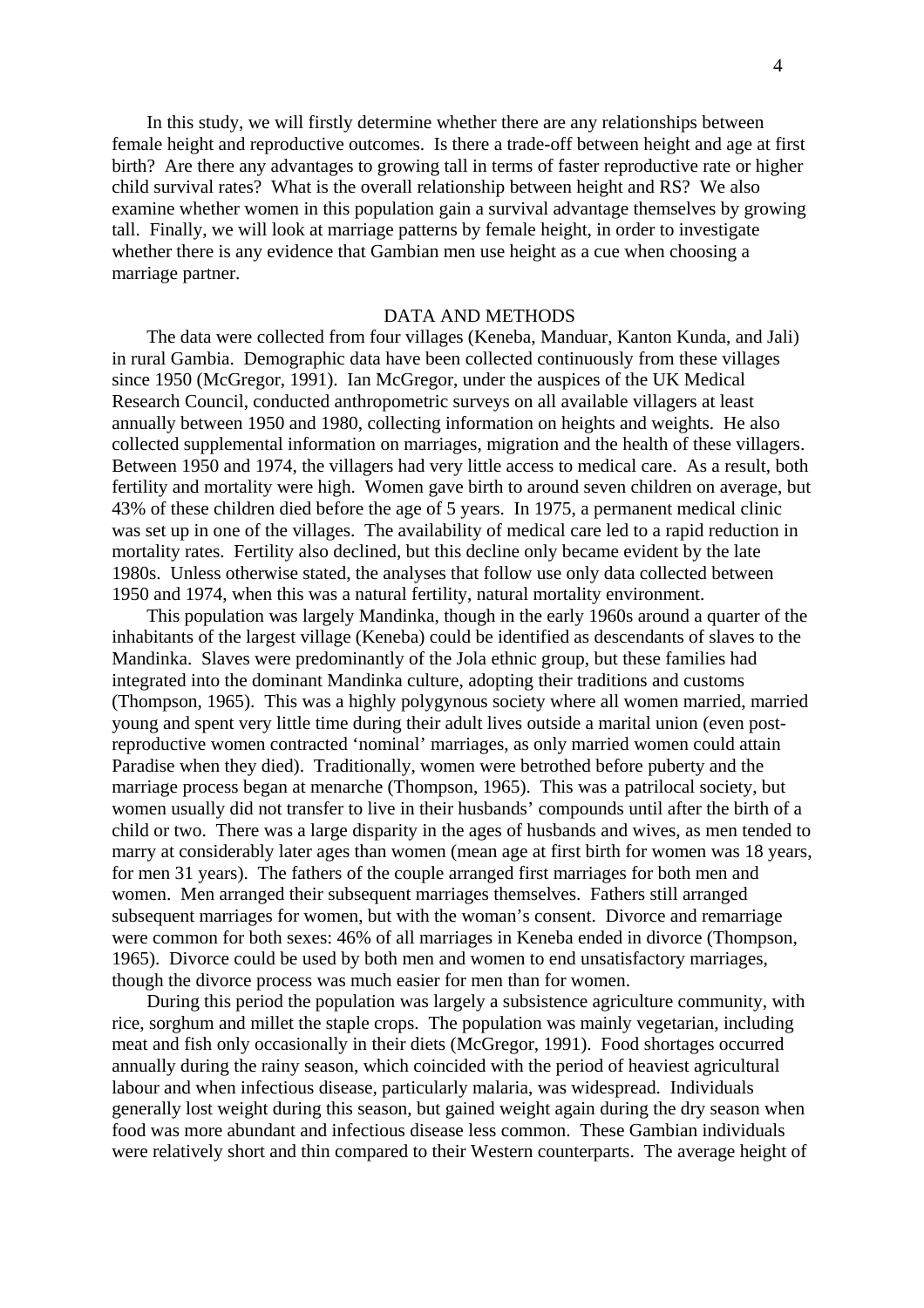women in the database was 157.75cm ( $n = 1,164$ ), of men 168.32cm ( $n = 931$ ). Women averaged a body mass index (BMI) of 20.67, and only a small proportion (4%) achieved a BMI of over 25, considered a marker for overweight. Children grew relatively well in terms of Western standards for the first few months of life, but growth faltering occurred during the latter half of the first year. After the first few months (when babies were exclusively breastfed), growth was strongly affected by season, with children growing rapidly during the dry season but slowly or not at all during the rainy season (McGregor et al., 1968).

#### *Reproduction*

## *Age at first birth*

We first analysed the relationship between final adult height and age at first birth. The sample included all women who had a first birth between 1950 and 1974, who were 25 years or younger at their first birth and who were at least 25 years old in 1975. Because of the extremely young age at which women married, any first births reported after the age of 25 were likely to be due to either inaccurate reporting or fertility problems. The latter problems are likely to affect relatively few women, at least before their first births. In her study of marriage and childbirth in Keneba during the early 1960s, Thompson reports that first births after the age of 25 are rare (Thompson, 1965), and less than 4% of women in this village remained childless (Billewicz & McGregor, 1981). By including only women who were at least 25 in 1975 we avoid biasing our sample towards women who had their first birth at a young age. We ran a linear regression model using adult height as the dependent variable and age at first birth as the independent variable. The woman's year of birth was included as a control variable. As each individual's height was measured at all anthropometric surveys, the height variable we included in our models was calculated as the mean of all height measurements taken after the woman reached 21 years.

#### *Length of birth intervals and child mortality*

We then analysed the effects of female height on birth interval length and child mortality. Again, we used only data collected between 1950 and 1974. For both analyses, we used event history analysis. This is a technique which models the probability of an event happening over time, in this case either a birth or a death (Allison, 1984). Multi-level discrete-time event-history models were fitted, using MLwiN 1.1 software (Rasbash et al., 2000). Discrete-time event-history models are essentially logistic regression models where the dependent variable is the probability of the event occurring, and which include a function of time as a covariate. Because of the longitudinal nature of the dataset, a number of records from the same woman (either birth intervals or children) were included in each analysis. Multi-level models are able to control for this non-independence of data points, with the inclusion of a mother-level random effect (see Sear et al., 2003; Sear et al., 2002 for further details of this technique applied to this dataset).

Maternal age was controlled for in both models. In the birth interval analysis, a variable for whether the child at the start of the interval was still alive was also included in the model, as this was highly correlated with length of birth intervals. For this analysis, time since last birth was modelled as a quadratic function, as this most accurately captured the relationship between time and probability of giving birth. For the child mortality analysis, time (in this case the age of the child) was modelled as a series of dummy variables, since the probability of child mortality varied considerably over the first 5 years of a child's life. These models assume proportional hazards, i.e., that the relationship between the probability of the event and time is identical for all values of the covariate. Interactions between time and all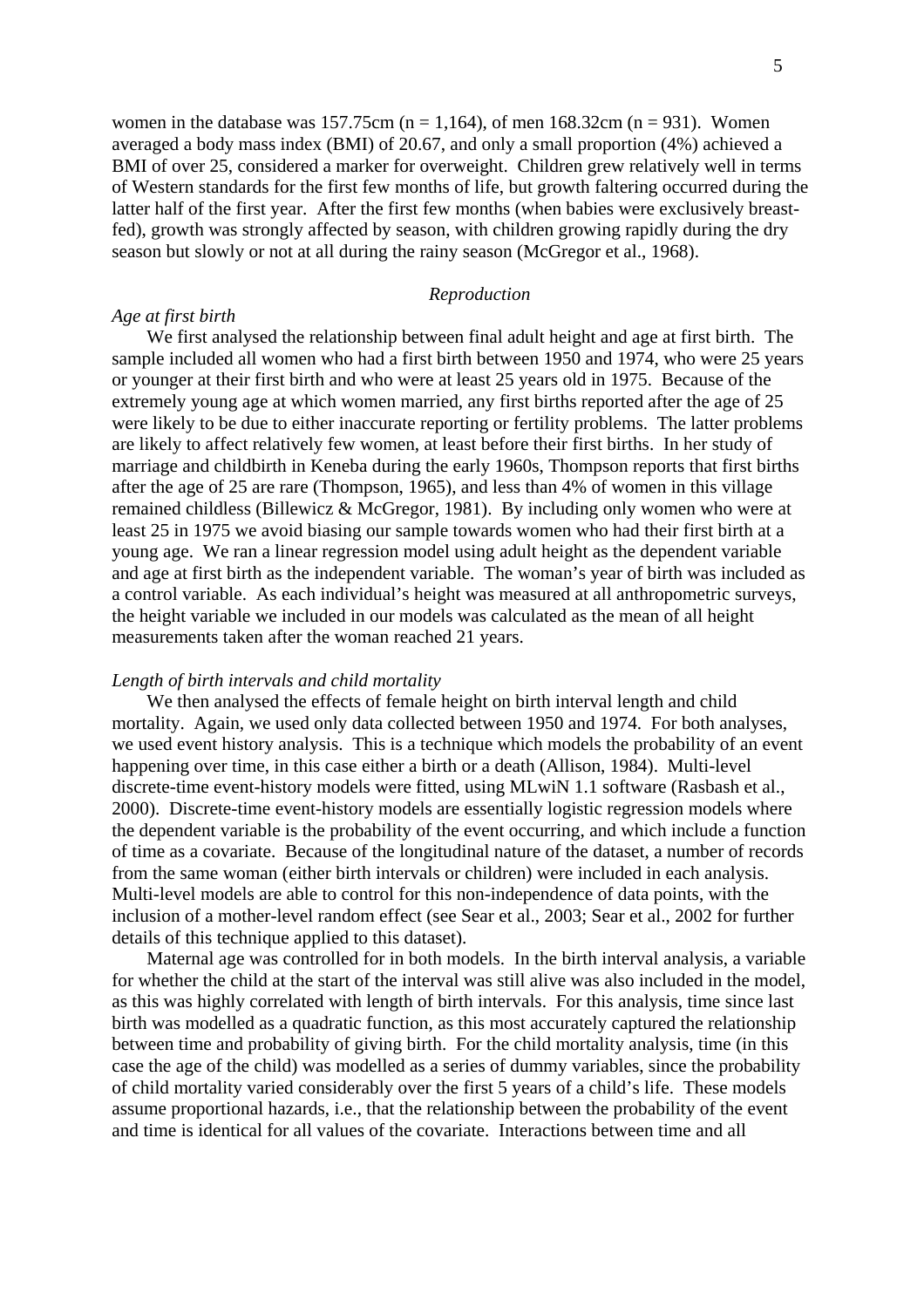variables were included in preliminary models to test this assumption. Only significant interactions were retained in the final models.

#### *Reproductive success*

Linear regression was used to determine the effect of height on completed fertility, using only data on parous women who had completed their reproductive careers before 1975 (i.e., had reached the age of 50 by 1975). We ran two models using different measures of completed fertility as our independent variable: total number of children born and number of children surviving to 14 years. The latter we use as a proxy for reproductive success. Many of the women in this sample would have begun reproducing before 1950. Retrospective information was collected on births that occurred before 1950 but this information is likely to be less accurate than that collected after 1950. A variable for year of birth was included in these models to control for this under-reporting of births before 1950. We also controlled for the mean age at which the height measurements were taken. Some of these women were likely to be relatively old when their heights were measured, and height is known to decrease with age.

#### *Survival*

We conducted a discrete-time event history analysis on the probability of death for adult women to determine whether height was correlated with adult mortality. To exclude the effects of the medical clinic on mortality we again only used data collected between 1950 and 1974. Women were entered into the analysis at the age of 21 years, or the age they were in 1950 if they were older than 21 in 1950. All women still alive in 1975 were censored in 1975 and dropped from the analysis. We have again controlled for year of birth and the mean age at which the height measurements were taken.

#### *Marriage*

For the analysis of marriage, we used data from two of the four villages in the database (Keneba and Manduar). Ian McGregor constructed genealogical trees for these two villages that listed all marriages between 1950 and 1980. We do not have information on *when* these marriages occurred, so we cannot censor the marriage data in 1975, as we did for the child mortality and birth interval analyses. However, we have little reason to believe that the establishment of the permanent medical clinic dramatically changed marriage patterns in this village, so feel confident that by using data collected up until 1980 we are not biasing our dataset.

In the analyses that follow, we have included all marriages in our database. It is possible that the relative fluidity of marriage in this population will bias the results: those individuals with multiple marriages will be included several times in the same analysis. In an attempt to overcome this problem, we ran all the analyses described below on a sample including only women's first marriages. In no case did these results differ from those obtained using the full sample, so we have only included the results of the full sample analyses here. Because of the universal nature of marriage for women, and the lack of information on age at marriage, we are unable to investigate the impact of height on the probability of marriage or age at marriage. Instead, we have looked for any evidence that height is used as a cue to a desirable marriage partner by investigating whether there is a male-taller norm in this population and whether there is any evidence for assortative mating. We have also examined the effects of female height on the probability of divorce.

To determine whether there is any evidence of a male-taller norm, we calculated the proportion of marriages where the wife was taller then the husband. We then randomly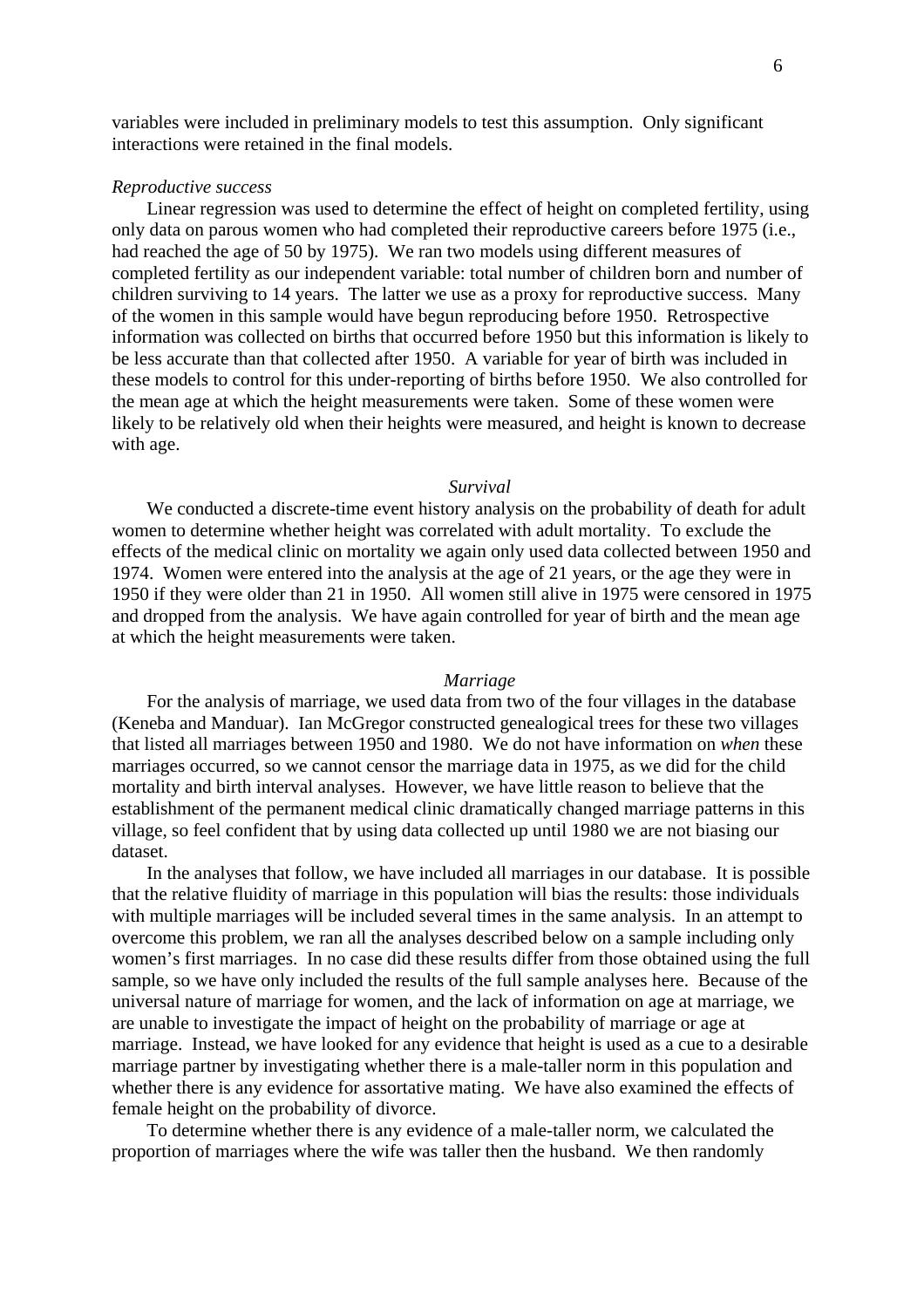paired up each of these husbands with a wife from this dataset to determine the proportion of wife-taller marriages that would have occurred if these individuals had married a random member of this population. We conducted a chi-square test to determine whether the observed proportion of wife-taller pairings was significantly different from the proportion expected under random pairing. For comparison, we conducted the same analysis on the dataset used to demonstrate that taller women have lower RS in the West (Nettle, 2002). These data came from the UK National Child Development Survey (NCDS), a survey of all children born in the UK during one week of  $1958$  $1958$ <sup>1</sup>

. The heights of both parents of these children were recorded in 1969, and we have used this parental height data to look for a male-taller norm. To examine the evidence for assortative mating for height in the Gambian population, we conducted a bivariate correlation of the heights of husbands and wives.

Finally, we conducted logistic regression on the probability of divorce. Strictly speaking, the probability of divorce should be analysed using event history analysis, to avoid censoring problems. We are unable to do this because we have no data on the timing of marriage. Using ordinary logistic regression may introduce biases because marriages that occurred relatively soon before 1980 may have eventually ended in divorce, but only after our marriage records end. To overcome this problem, we restricted our analysis to those marriages in which the wife was at least 50 in 1980, where the marriage presumably took place considerably earlier than 1980 (in practice, these results were no different from those obtained using the whole sample). We investigated both whether the absolute height of the woman was correlated with divorce, and whether marriages in which the wife was taller than the husband were more likely to end in divorce. In both models, we controlled for whether any children had been born to the marriage, as this is the strongest correlate of divorce in this dataset.

#### RESULTS

## *Reproduction*

Table 1 shows the results of the linear regression correlating adult height with age at first birth. There is a significant positive association between age at first birth and adult height, indicating that women who had an early first birth are shorter in adulthood than those who began reproducing later. Our analysis of the effects of height on the probability of birth demonstrates that there is a positive relationship between height and reproductive rate, but that this is not statistically significant (Table 2). There is, however, a significant negative relationship between maternal height and the probability of child death (Table 3). Fig. 1 suggests that this protective effect of maternal height is linear and quite considerable, representing a drop in child mortality of around 2% for each cm of height. It should be noted that this effect of height is independent of the effect of female weight on child mortality. When maternal weight is included in the event history model, the negative relationship between height and child mortality is still highly significant ( $\beta$  = -0.022, SE = 0.007,  $p = 0.0014$ .

## TABLES 1, 2, 3 AND FIGURE 1 ABOUT HERE

Overall, this leads to higher reproductive success for tall women (Table 4 and Fig. 2). There are significant positive relationships between height and both total number of children born and number of children surviving to adulthood. That tall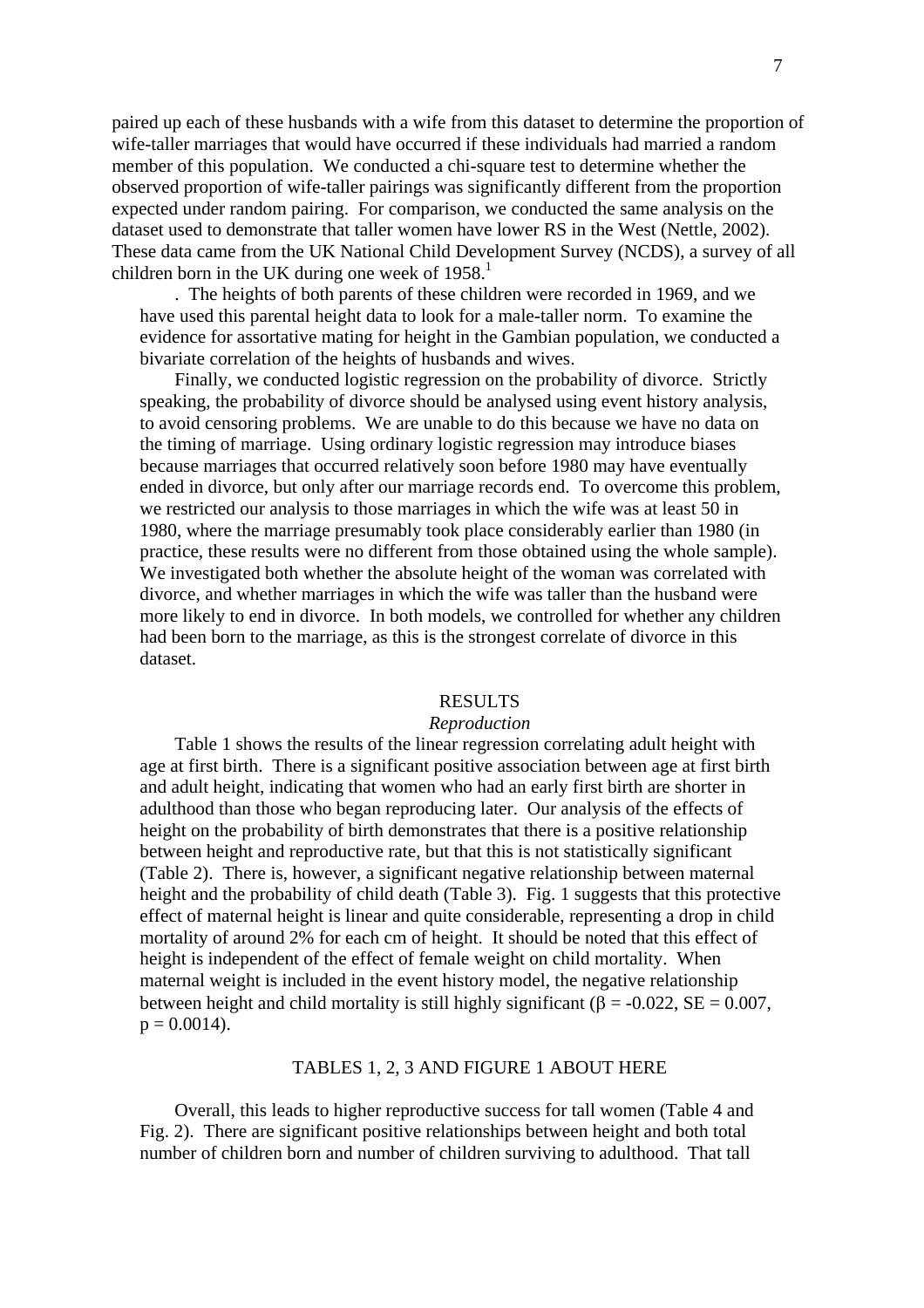women have a greater number of births than shorter women suggests the cumulative effect of the faster reproductive rate of tall women may be significant over the whole life course. Alternatively, it may be that total fertility is underestimated for this (relatively old) sample of women. The majority of these women would have started reproducing before 1950, and they may not have reported all the children they had who died before 1950. In either case, the number of children surviving to 14 years is likely to be more accurately recorded for these women, and this variable is clearly positively related to female height.

## TABLE 4 AND FIGURE 2 ABOUT HERE

#### *Survival*

Table 5 shows the results of the event history analysis on the probability of adult death. Height is significantly related to adult mortality for women, though the relationship is not linear. The best fit for this model is a quadratic function of height, so both height and height squared are included in the final model. Fig. 3 indicates that women at both ends of the height continuum suffer higher mortality rates than women of average height.

## TABLE 5 AND FIGURE 3 ABOUT HERE

#### *Marriage*

Individuals in the Gambian database were shorter than their UK counterparts were, and sexual dimorphism in height was slightly greater in the UK than the Gambia. Mean heights  $\pm$  standard deviations (cm) for married individuals in each sample were as follows: Gambian women  $157.82 \pm 5.66$  (n = 684) and men  $168.19 \pm 10^{-10}$ 6.48 (n = 500); UK women  $162.03 \pm 6.52$  (n = 12,989) and men  $174.50 \pm 7.48$  (n = 12,989). Gambian women achieved 93.83% of male height, UK women 92.85% of male height. In the Gambian database, of 889 marriages where the heights of both husband and wife were known, 86 (9.7%) were marriages where the wife was taller than the husband was. Pairing these husbands and wives randomly resulted in 101 (11.4%) pairings where the woman was taller than the man. A chi-square test indicates that the actual proportion of wife-taller marriages did not differ significantly from that which occurred under random pairing ( $\chi^2 = 2.51$ , p = 0.113). In the UK National Child Development Survey (NCDS), in only 484 (3.7%) of 12,989 marriages was the wife taller than the husband was. If these couples were paired randomly, we would expect 1,111 (8.6%) wives to be taller than their husbands are. This figure is significantly different from the observed proportion ( $\chi^2$  = 386.95, p < 0.001).

There is no evidence that assortative mating for height occurred in this Gambian population. The Pearson correlation coefficient between the heights of husbands and wives is 0.051 ( $p = 0.130$ ,  $N = 889$ ), confirming the results of previous research on this study population using a slightly smaller sample (Roberts et al., 1978). In contrast, Mascie-Taylor reports a correlation of  $0.277$  ( $p < 0.001$ ) between husbands' and wives' heights in the UK NCDS (Mascie-Taylor, 1987).

Finally, we found no evidence that female height is linked to the probability of divorce. Controlling for whether any children had been born to the marriage, there is no significant correlation between the wife's height and the probability of divorce, nor are marriages in which the wife was taller than the husband was more likely to break up (Table 6).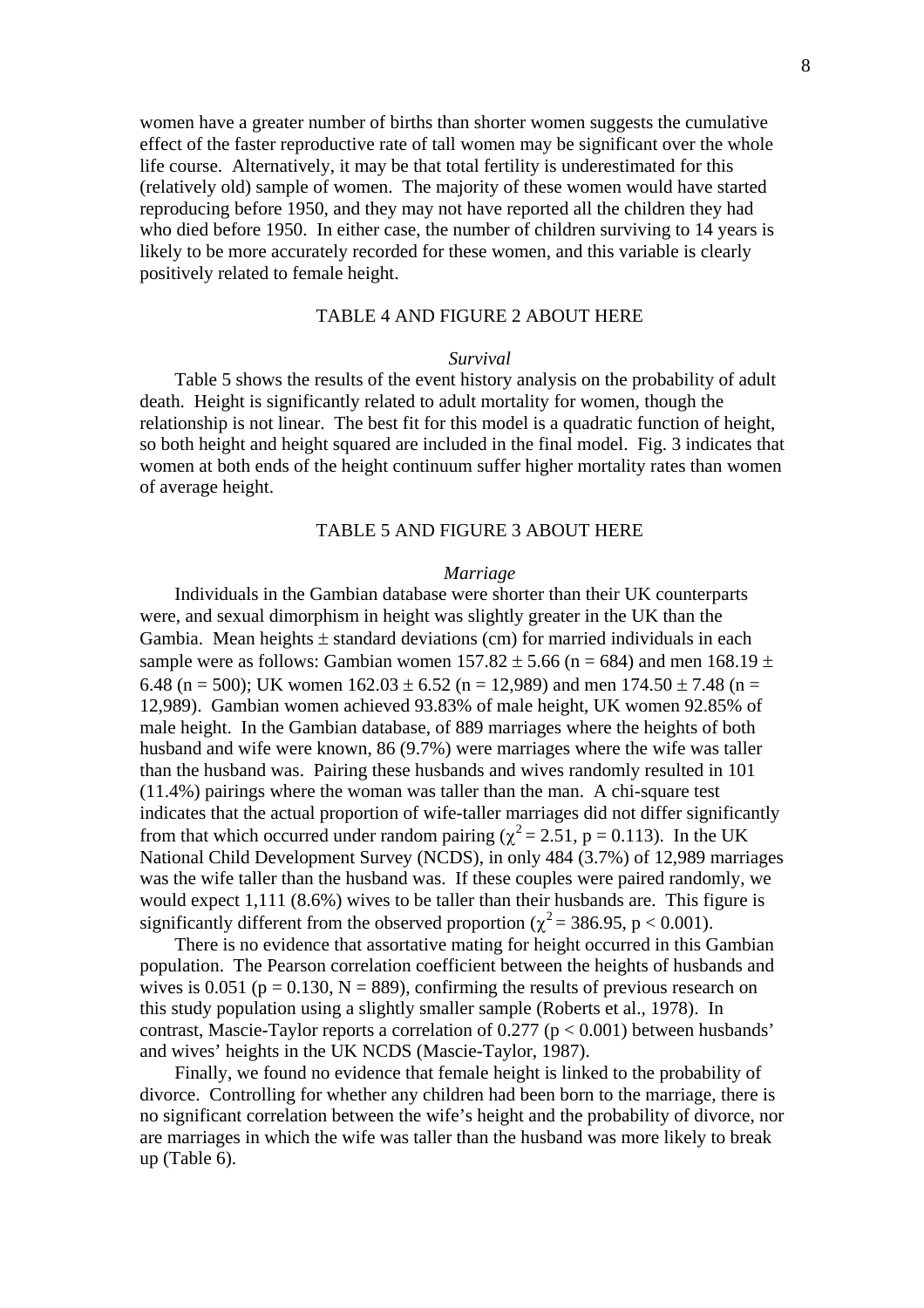#### TABLE 6 ABOUT HERE

## **DISCUSSION**

We have found that female height is positively correlated with reproductive success in this Gambian population. We find the predicted trade-off between final adult height and age at first birth, so that women who begin reproducing early end up as relatively short adults (see also Allal et al., 2004). But the advantages to growing tall of higher child survival and perhaps faster reproductive rate outweigh the disadvantage of starting reproduction late so that, overall, tall women have higher RS than shorter women. Growing tall does not appear to bring any great survival advantage to the woman herself. Though expending enough time and energy to grow to around average height appears to be beneficial in terms of lower mortality rate, growing taller than average has survival costs. Large size may increase the energy requirements for maintaining body condition (somatic maintenance), so that growing too tall may be disadvantageous during periods of food shortage.

This analysis suggests that the greater RS of tall women is entirely due to the physiological advantages of being tall, as we find no evidence that height is related to marriage patterns in this community. This relationship could be mediated by a number of factors. Height is highly correlated with weight, so the relationship between height and successful reproduction could simply be a function of the greater energetic reserves that large women can devote to gestation and lactation. However, we also find evidence of a link between height and successful reproductive outcomes that is independent of body weight. The relationship between maternal height and child mortality is still highly significant even after controlling for maternal weight, suggesting that there are advantages to tall height that are unrelated to energetic status. These may include the lower probability of complicated birth and higher birthweights of the babies of taller women.

This analysis of maternal height and child mortality may also be affected by environmental and genetic correlations between mothers and their children. In human populations, large size is likely to reflect greater *access* to resources, as well as the ability to store greater energy reserves. Height is known to be correlated with socioeconomic status: tall individuals are those who received relatively good nutrition in childhood (Bielicki & Szklarska, 1999; Floud et al., 1990; Lasker & Mascie Taylor, 1989). In this population, if we assume that women who were brought up in resourcerich households also marry into resource-rich households, a correlation between height and child mortality may be seen because tall women have access to relatively plentiful resources. In addition to shared environment, shared genetic factors may also cause a correlation between maternal height and child mortality. Tall women are likely to be those who were not only well nourished in childhood, but also were able to fight off disease successfully. If there is a genetic component to this ability to resist disease (as is highly plausible in this West African environment, e.g., Hill et al., 1991), then these women may have passed on their resistant genes to their offspring, who will thus have relatively high survival probabilities. In support of these hypothesised correlations, the relationship between maternal height and child mortality is seen throughout the first 5 years of the child's life (Figure 1), beyond the period when difficult labour or low birthweight might be predicted to affect survival adversely.

Our analysis does not allow us to distinguish between these (not necessarily mutually exclusive) hypotheses for the link between maternal height and child mortality, but whatever the proximate mechanisms that bring about this correlation,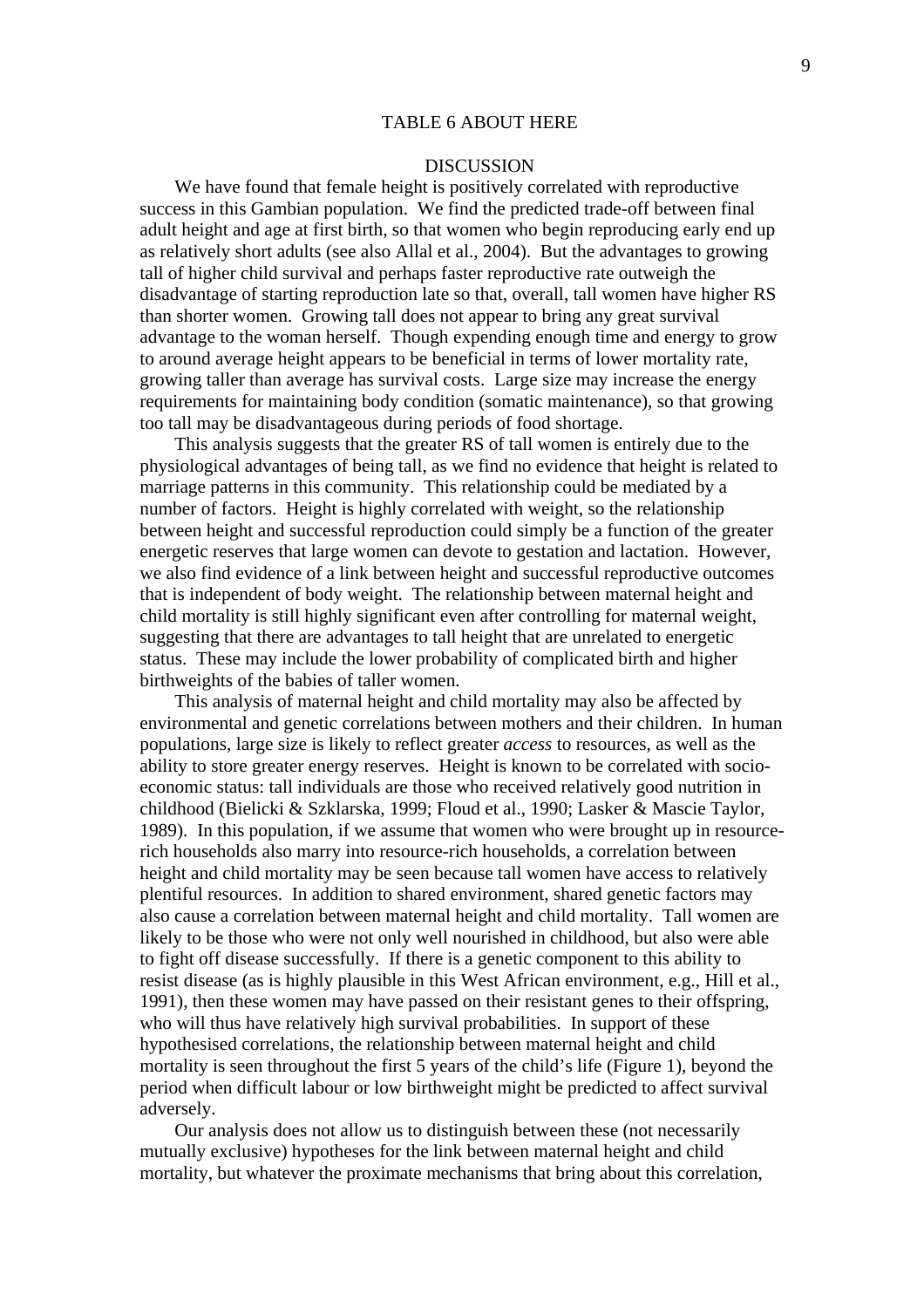evidence is accumulating that child mortality may be of vital importance in determining women's RS (Pennington, 1992; Strassmann & Gillespie, 2002). There is clearly variation between women in their ability to raise children successfully to adulthood (Curtis & Steele, 1996; Ronsmans, 1995), as confirmed by the significant correlation between the mortality risks of siblings reported here (Table 3). This variation may be caused by differences in genetic makeup, differences in environment and access to resources and/or differences in ability to care for children. In high mortality environments, an ability to keep children alive may be equally as or even more important to RS than the ability to give birth to many children. This suggests that in the EEA, as well as throughout the majority of human history, height may have been positively correlated with RS for women.

This casts doubt on the hypothesis that men have universal preferences for short women (partly) because height is not an indicator of reproductive potential in women (Nettle, 2002). As evolutionary ecologists, we do not subscribe to the view held by evolutionary psychologists that the human species has not had time to adapt to the novel environments encountered since the subsistence switch to agriculture. A hallmark of the human species is behavioural flexibility, and we would expect mating preferences to be different in societies living under different social and ecological conditions. It may be that height confers few reproductive advantages to women in Western societies because child mortality rates are very low, in which case Western men would have no reason to find tall women attractive. In the West, men may be more concerned with social norms that require husbands to be taller than their wives (though this begs the question of why this social norm exists). In the Gambia, this male-taller norm does not appear to be present, as the proportion of marriages in which the wife is taller than the husband is not different from that expected by chance, and is considerably higher than that reported for Western societies. There is also no demonstrable effect of female height on the probability of marriage breakdown. This suggests that Gambian men have little aversion to tall women, or women who are taller than they are.

Although we find no evidence of a preference for short women in the Gambia, neither have we any evidence that Gambian men actively prefer tall women. Given the positive correlation between height and RS, we might expect this if men do base their mate choice decisions on the expected reproductive value of women. Instead, the results of our marriage analyses suggest that height is simply irrelevant to mate choice in the Gambia. Assortative mating for height is common in Western societies (Susanne & Lepage, 1988), as well as some non-Western ones (Ahmad et al., 1985), suggesting that men and women actively choose partners of a similar height to themselves. In our Gambian database there is no correlation between the heights of husbands and wives. This is a highly polygynous society, with the majority of men having more than one wife during their lifetimes. It may be that the polygynous nature of the society affects male mating strategies. Since men have the potential to increase dramatically their RS by taking another wife, men may focus on obtaining quantity rather than quality of wives.

It is important to note that we are not directly testing the preferences of Gambian men in this study. We are analysing behavioural patterns and inferring mating preferences from our observations of which women Gambian men actually marry (and stay married to). It may be that the Gambian men do have preferences for tall (or short) women, but that they have less freedom to implement their preferences than men in the West do. Marriages, in particular first marriages, are usually arranged by the fathers of the couple in this traditional society (Thompson, 1965). Parents may be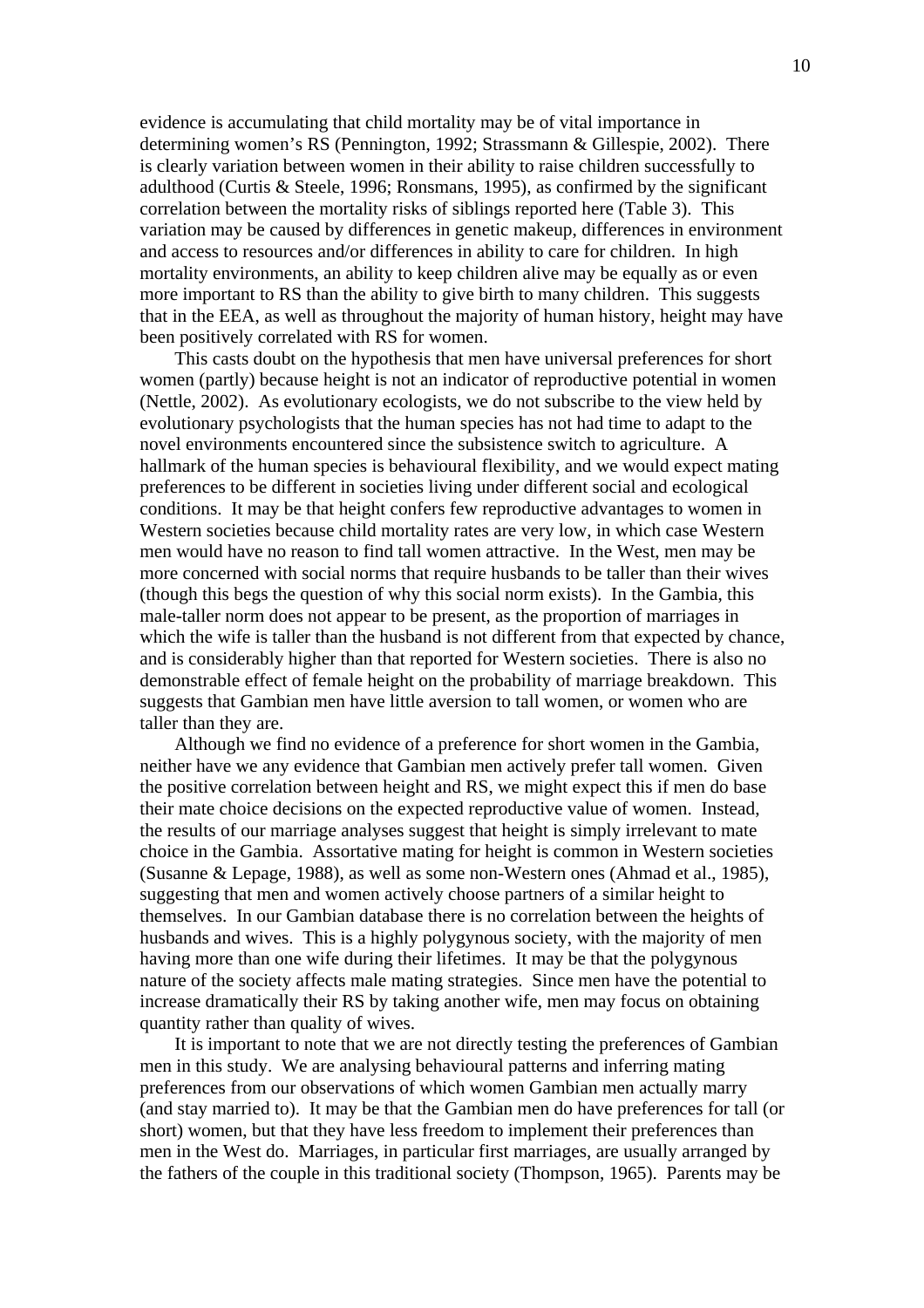more concerned with factors such as social status and political ties than with the physical attractiveness of potential mates (although even individuals themselves make little mention of physical characteristics when asked what would make a 'good husband' or a 'good wife'. In focus group discussions conducted by one of us (NA) on this subject, social and economic considerations appeared paramount, as much was made of characteristics such as honesty, good behaviour, hard work, respect, being Muslim and having resources). Gambian men may also have more constraints on their choice of mates because individuals in a rural agricultural community are likely to have a much smaller pool of potential partners than members of modern Western society do. Particularly as this Gambian society is polygynous, where women are much in demand, marry very young and spend very little time during their reproductive years outside of a marital union. Western men are not only likely to encounter more available women than rural Gambians, they are also exposed to a much wider variety of women though images in the media. This wider pool of mates in the West, along with greater freedom to choose their own mates, may result in quite different mating patterns compared to the Gambia, even if men's underlying preferences are identical.

In conclusion, we are not able to determine whether there genuinely are differences in mate preferences between Western and Gambian men, or whether mate preferences are similar in both societies but not expressed in the same way. We have shown that the relationship between height and marriage patterns clearly does differ, suggesting that mate preferences should be examined more thoroughly outside Western environments before claims of universality can be confidently made. We believe that a much more satisfactory approach to the study of human behaviour is to consider social and ecological conditions, and to test evolutionary hypotheses across a variety of different cultures. Given the remarkable diversity of social systems and subsistence strategies that human groups have developed, and the remarkably wide range of ecological conditions that humans are able to live in, we think that human variation is, in any case, far more interesting to research than are human universals.

#### ACKNOWLEDGEMENTS

The data from the National Child Development Survey used in this study was collected by the City University Social Statistics Research Unit, and obtained under licence from the UK Data Archive. The authors of this paper are solely responsible for the analysis and interpretation of the NCDS data reported here.

## **NOTES**

1 City University Social Statistics Research Unit, National Child Development Study Composite File Including Selected Perinatal Data and Sweeps One to Five, 1958-1991 [computer file]. 2nd ed. National Birthday Trust Fund, National Children's Bureau, City University Social Statistics Research Unit [original data producers]. Colchester,Essex: UK Data Archive [distributor], 25 July 2000. SN: 3148.

## **REFERENCES**

Ahmad, M., Gilbert, R., Naqui, A., 1985. Assortative mating for height in Pakistani arranged marriages. Journal of Biosocial Science 17, 211--214.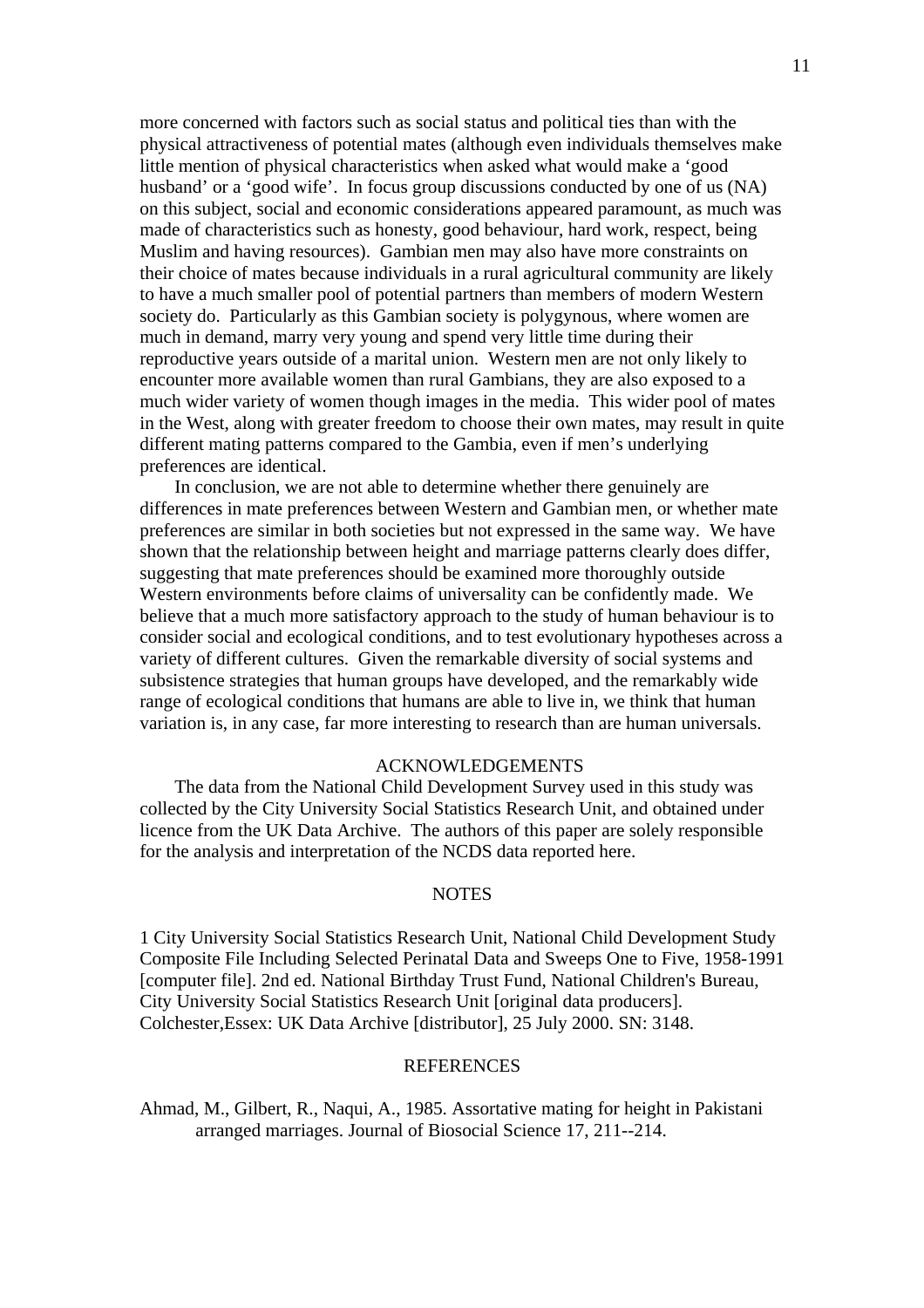- Allal, N., Sear, R., Prentice, A., Mace, R., 2004. An evolutionary analysis of stature, age at first birth and reproductive success in Gambian women. Proceedings of the Royal Society of London, Series B 271, 465--470.
- Allison, P., 1984. Event History Analysis: Regression for longitudinal event data. Newbury Park, Sage Publications.
- Bielicki, T., Szklarska, A., 1999. Secular trends in stature in Poland: national and social class-specific. Annals of Human Biology 26, 251--258.
- Billewicz, W., McGregor, I., 1981. The demography of two West African (Gambian) villages, 1951-75. Journal of Biosocial Science 13, 219--240.
- Crompton, D., Nesheim, M., 2002. Nutritional impact of intestinal helminthiasis during the human life cycle. Annual Review of Nutrition 22, 35--59.
- Curtis, S., Steele, F., 1996. Variations in familial neonatal mortality risks in four countries. Journal of Biosocial Science 28, 141--159.
- Elo, I., Preston, S., 1992. Effects of early life conditions on adult mortality: A review. Population Index 58, 186--212.
- Engeland, A., Bjorge, T., Selmer, R., Tverdal, A., 2003. Height and body mass index in relation to total mortality. Epidemiology 14, 293--299.
- Floud, R., Wachter, K., Gregory, A., 1990. Height, Health and History. Cambridge, Cambridge University Press.
- Furnham, A., Baguma, P., 1994. Cross-cultural differences in the evaluation of male and female body shapes. International Journal of Eating Disorders 15, 81--89.
- Furnham, A., Dias, M., McClelland, A., 1998. The role of body weight, waist-to-hip ratio and breast size in judgments of female attractiveness. Sex Roles 39, 311-- 326.
- Furnham, A., Tan, T., McManus, C., 1997. Waist-to-hip ratio and preferences for body shape: A replication and extension. Personality & Individual Differences 22, 539--549.
- Gillis, J., Avis, W., 1980. The male taller norm in mate selection. Personality & Social Psychology Bulletin 6, 396--401.
- Gunnell, D., Smith, G., Ness, A., Frankel, S., 2000. The effects of dietary supplementation on growth and adult mortality: A re-analysis and follow-up of a pre-war study. Public Health 114, 109--116.
- Hill, A., Allsopp, C., Kwiatkowski, D., Anstey, N., Twumasi, P., Rowe, P., Bennett, S., Brewster, D., McMichael, A., Greenwood, B., 1991. Common West African HLA antigens are associated with protection from severe malaria. Nature 352, 595--600.
- Hill, K., Hurtado, A., 1996. Ache Life History. New York, Aldine de Gruyter.
- Hume, D., Montgomerie, R., 2001. Facial attractiveness signals different aspects of "quality" in women and men. Evolution and Human Behavior 22, 93--112.
- Jousilahti, P., Tuomilehto, J., Vartiainen, E., Eriksson, J., Puska, P., 2000. Relation of adult height to cause-specific and total mortality: A prospective follow-up study of 31,199 middle-aged men and women in Finland. American Journal of Epidemiology 151, 1112--1120.
- Käär, P., Jokela, J., 1998. Natural selection on age-specific fertilities in human females: comparison of individual-level fitness measures. Proceedings of the Royal Society of London, Series B 265, 2415--2420.
- Kirchengast, S., Hartmann, B., Schweppe, K., Husslein, P., 1998. Impact of maternal body build characteristics on newborn size in two different European populations. Human Biology 70, 761--774.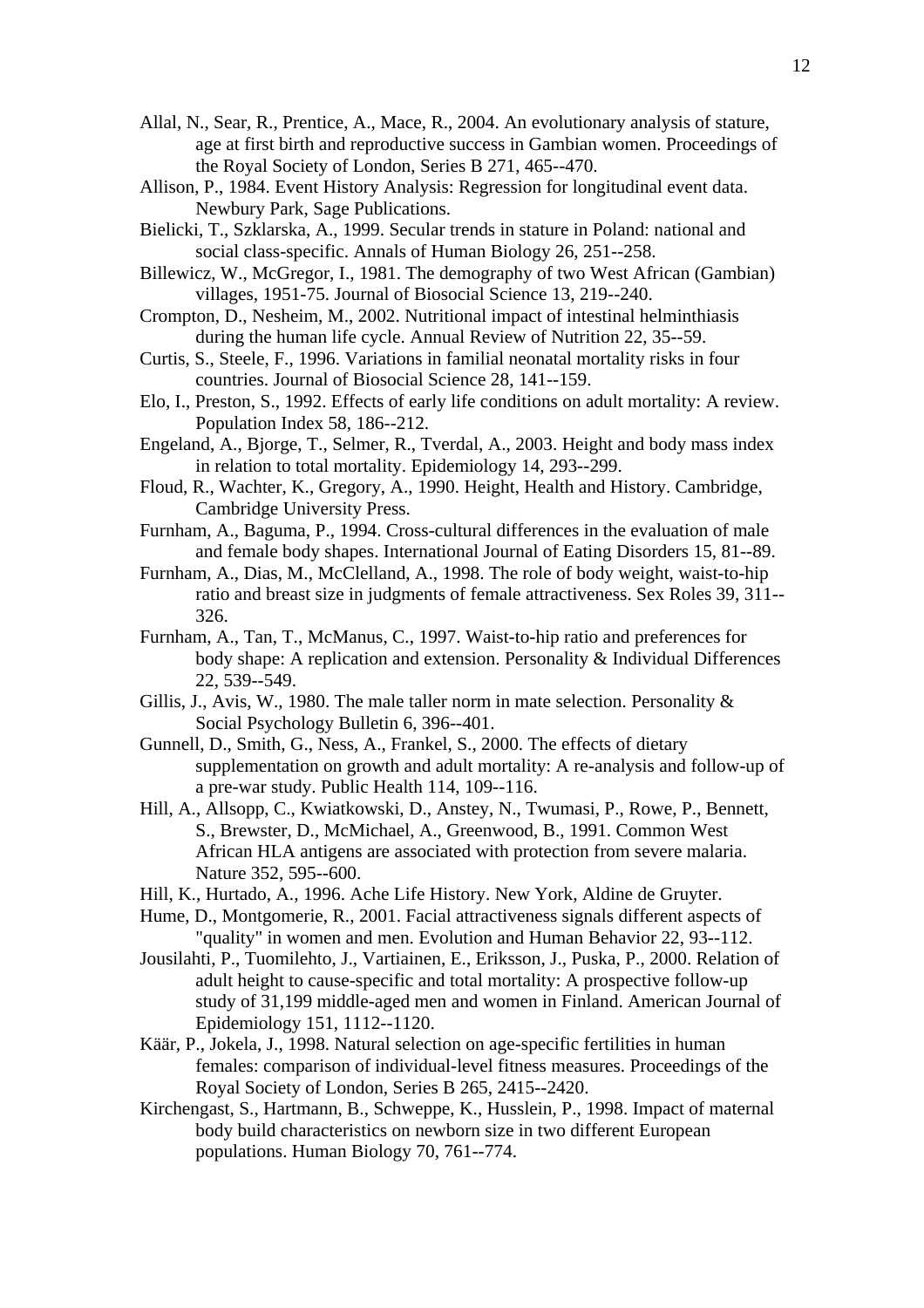- Lasker, G., Mascie Taylor, C., 1989. Effects of social class differences and social mobility on growth in height, weight and body mass index in a British cohort. Annals of Human Biology 16, 1--8.
- Martorell, R., Delgado, H., Valverde, V., Klein, R., 1981. Maternal stature, fertility and infant mortality. Human Biology 53, 303--312.
- Mascie-Taylor, C., 1987. Assortative mating in a contemporary British population. Annals of Human Biology 14, 59--68.
- McGregor, I., 1991. Morbidity and mortality at Keneba, the Gambia, 1950-75, in: Feacham, R., Jamison D., (Eds), Disease and Mortality in Sub-Saharan Africa. Oxford, Oxford University Press for the World Bank, pp. 306--324.
- McGregor, I., Rahman, A., Thompson, B., Billewicz, W., Thomson, A., 1968. The growth of young children in a Gambian village. Transactions of the Royal Society of Tropical Medicine & Hygiene 62, 341--352.
- Nettle, D., 2002. Women's height, reproductive success and the evolution of sexual dimorphism in modern humans. Proceedings of the Royal Society of London, Series B 269, 1919--1923.
- Pawlowski, B., 2003. Variable preferences for sexual dimorphism in height as a strategy for increasing the pool of potential partners in humans. Proceedings of the Royal Society of London, Series B 270, 709--712.
- Pawlowski, B., Koziel, S., 2002. The impact of traits offered in personal advertisements on response rates. Evolution and Human Behavior 23, 139-- 149.
- Pennington, R., 1992. Did food increase fertility? Evaluation of !Kung and Herero history. Human Biology 64, 497--521.
- Perrett, D., Burt, D., Penton-Voak, I., Lee, K., Rowland, D., Edwards, R., 1999. Symmetry and human facial attractiveness. Evolution and Human Behavior 20, 295--307.
- Rasbash, J., Browne, W., Goldstein, H., Yang, M., Plewis, I., Healy, M., Woodhouse, G., Draper, D., Langford, I., Lewis, T., 2000. A User's Guide to MLwiN. London, Institute of Education.
- Read, A., Allen, J., 2000. Evolution and immunology: the economics of immunity. Science 290, 1104--1105.
- Rey, H., Ortiz, E., Fajardo, L., Pradilla, A., 1995. Maternal anthropometry: Its predictive value for pregnancy outcome. Bulletin of the World Health Organisation 73, 70--71.
- Rivera, J., Martorell, R., Ruel, M., Habicht, J., Haas, J., 1995. Nutritional supplementation during the preschool years influences body size and composition of Guatemalan adolescents. Journal of Nutrition 125, S1068-- S1077.
- Roberts, D., Billewicz, W., McGregor, I., 1978. Heritability of stature in a West African population. Annals of Human Genetics 42, 15--24.
- Roff, D., 1992. The Evolution of Life Histories. New York, Chapman and Hall.
- Ronsmans, C., 1995. Patterns of clustering of child mortality in a rural area of Senegal. Population Studies 49, 443--465.
- Rosenberg, K., 1992. The evolution of modern human childbirth. Yearbook of Physical Anthropology 35, 89--124.
- Rowland, M., Cole, T., Whitehead, R., 1977. Quantitative study into the role of infection in determining nutritional status in Gambian village children. British Journal of Nutrition 37, 441--450.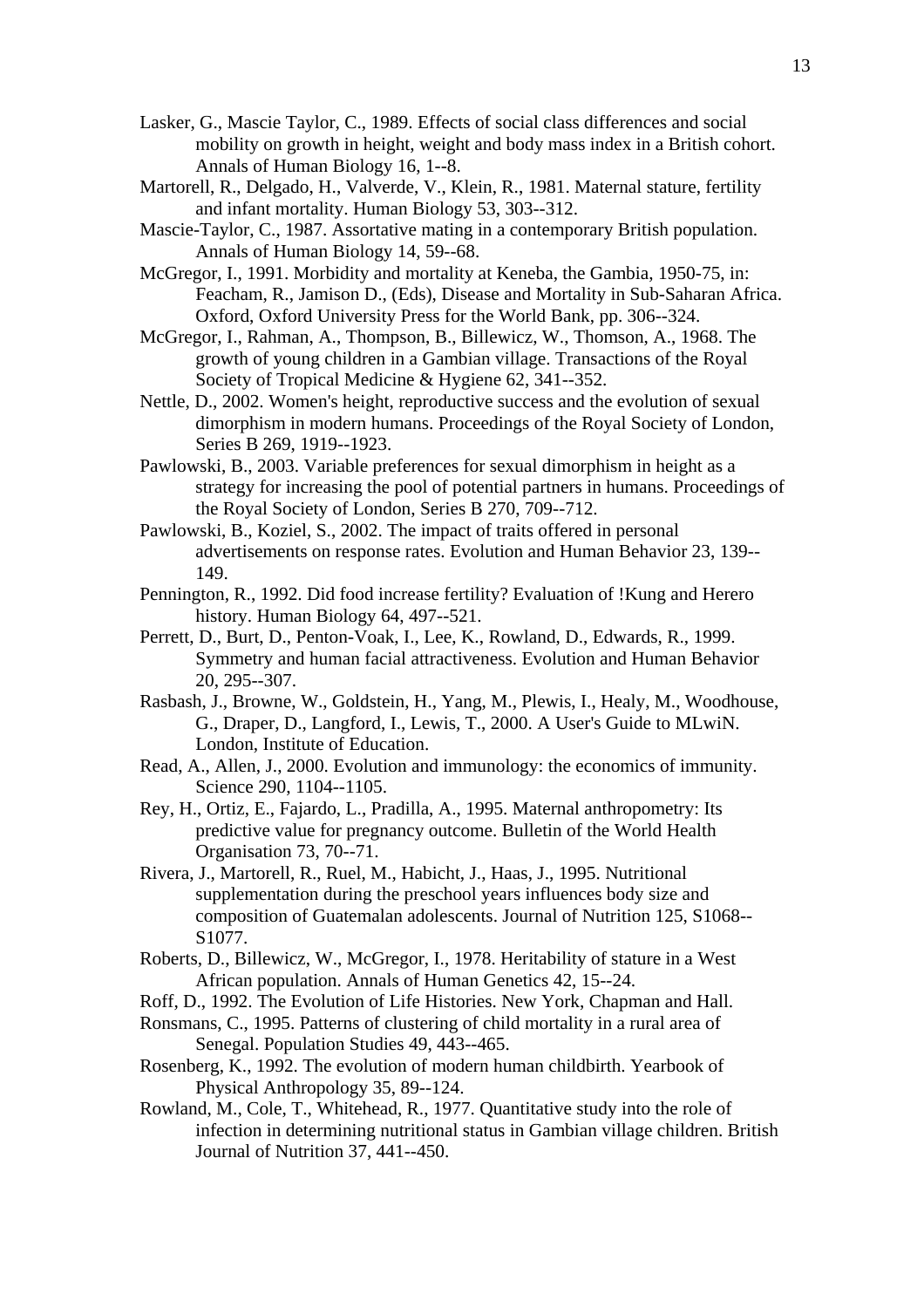- Samaras, T., Elrick, H., Storms, L., 2003. Is height related to longevity? Life Sciences 72, 1781--1802.
- Sear, R., Mace, R., McGregor, I., 2003. A life-history approach to fertility rates in rural Gambia: evidence for trade-offs or phenotypic correlations?, in: Rodgers, J., Kohler H-P., (Eds), The Biodemography of Human Reproduction and Fertility. Boston, Kluwer Academic Publishers, pp. 135--160.
- Sear, R., Steele, F., McGregor, I., Mace, R., 2002. The effects of kin on child mortality in rural Gambia. Demography 39, 43--63.
- Sebire, N., Jolly, M., Harris, J., Wadsworth, J., Joffe, M., Beard, R., Regan, L., Robinson, S., 2001. Maternal obesity and pregnancy outcome: A study of 287 213 pregnancies in London. International Journal of Obesity 25, 1175--1182.
- Shepperd, J., Strathman, A., 1989. Attractiveness and height: the role of stature in dating preference, frequency of dating, and perceptions of attractiveness. Personality & Social Psychology Bulletin 15, 617--627.
- Silventoinen, K., 2003. Determinants of variation in adult body height. Journal of Biosocial Science 35, 263--285.
- Singh, D., 1993. Body shape and women's attractiveness: the critical role of waist-tohip ratio. Human Nature 4, 297--321.
- Singh, D., Young, R., 1995. Body weight, waist-to-hip ratio, breasts, and hips: Role in judgments of female attractiveness and desirability for relationships. Ethology & Sociobiology 16, 483--507.
- Sokal, D., Sawadogo, L., Adjibade, A., 1991. Short stature and cephalopelvic disproportion in Burkina Faso, West Africa. International Journal of Gynecology & Obstetrics 35, 347--350.
- Stearns, S., 1992. The Evolution of Life Histories. Oxford, Oxford University Press.
- Strassmann, B., Gillespie, B., 2002. Life-history theory, fertility and reproductive success in humans. Proceedings of the Royal Society of London, Series B 269, 553--562.
- Streeter, S., McBurney, D., 2003. Waist-hip ratio and attractiveness: new evidence and a critique of "a critical test". Evolution & Human Behavior 24, 88--98.
- Susanne, C., Lepage, Y., 1988. Assortative mating for anthropometric characteristics, in: Mascie-Taylor, C., Boyce, A., (Eds), Human Mating Patterns. Cambridge, Cambridge University Press, pp. 83--99.
- Symons, D., 1992. On the use and misuse of Darwinism in the study of human behaviour, in: Barkow, J., Cosmides, L., Tooby, J. (Eds), The Adapted Mind. Oxford, Oxford University Press, pp. 137--159.
- Thompson, E. 1965. Marriage, Childbirth and Early Childhood in a Gambian Village: a Socio-Medical Study. Ph.D. Dissertation, University of Aberdeen.
- Tovee, M., Maisey, D., Emery, J., Cornelissen, P., 1999. Visual cues to female physical attractiveness. Proceedings of the Royal Society of London, Series B 266, 211--218.
- Wetsman, A., Marlowe, F., 1999. How universal are preferences for female waist-tohip ratios? Evidence from the Hadza of Tanzania. Evolution & Human Behavior 20, 219--228.
- Winkvist, A., Rasmussen, K., Lissner, L., 2003. Associations between reproduction and maternal body weight: examining the component parts of a full reproductive cycle. European Journal of Clinical Nutrition 57, 114--127.
- Yu, D., Shepard, G., 1998. Is beauty in the eye of the beholder? Nature 396, 321--322.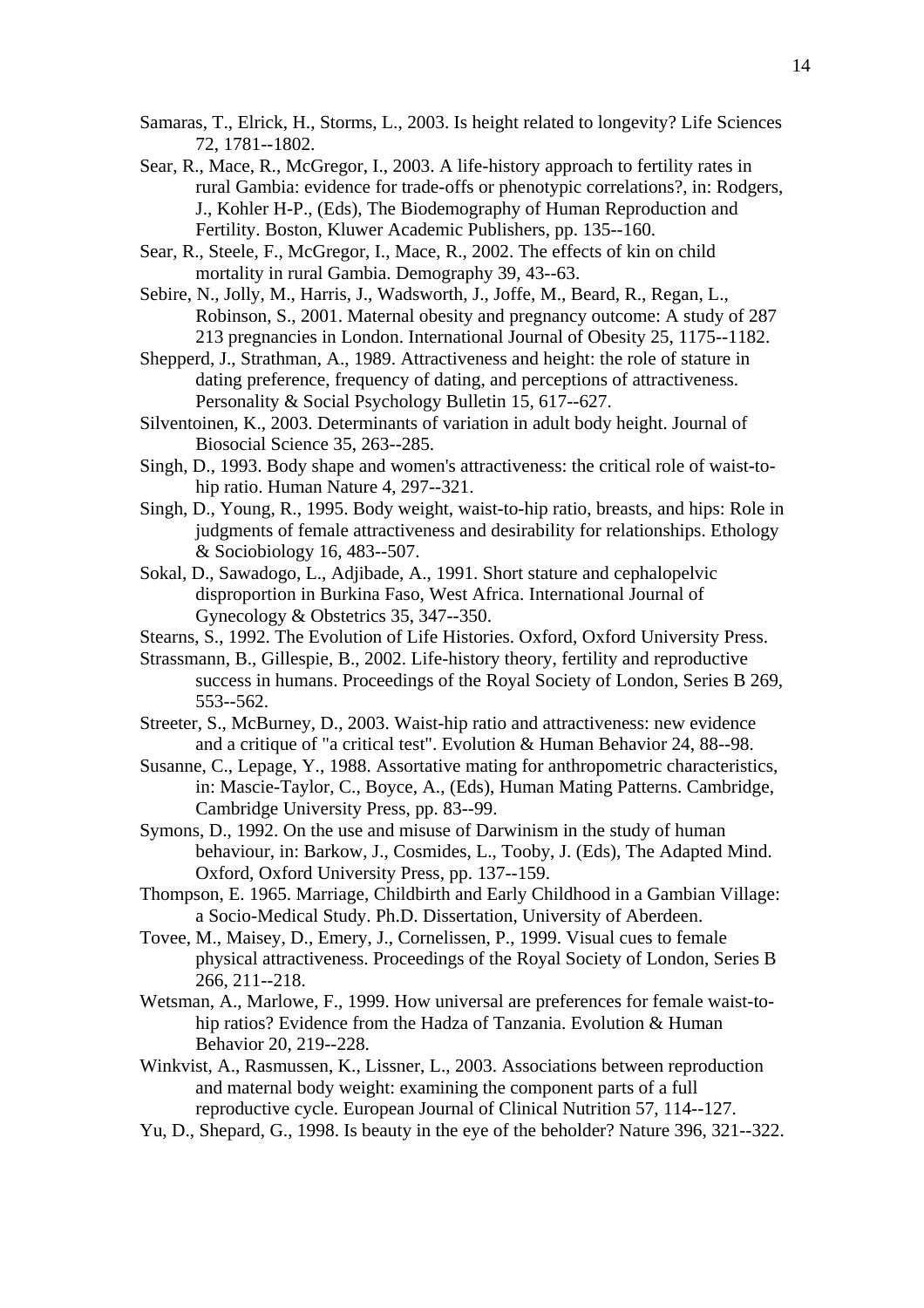| Variable           | Estimate  | <b>SE</b> |
|--------------------|-----------|-----------|
| Constant           | 63.096    | 97.890    |
| Age at first birth | $0.410**$ | 0.123     |
| Year of birth      | $0.110*$  | 0.050     |

*Table 1.* Linear Regression Model Showing Effect of Age at First Birth on Adult Height ( $N = 329$ ).

\* p < 0.05, \*\* p < 0.01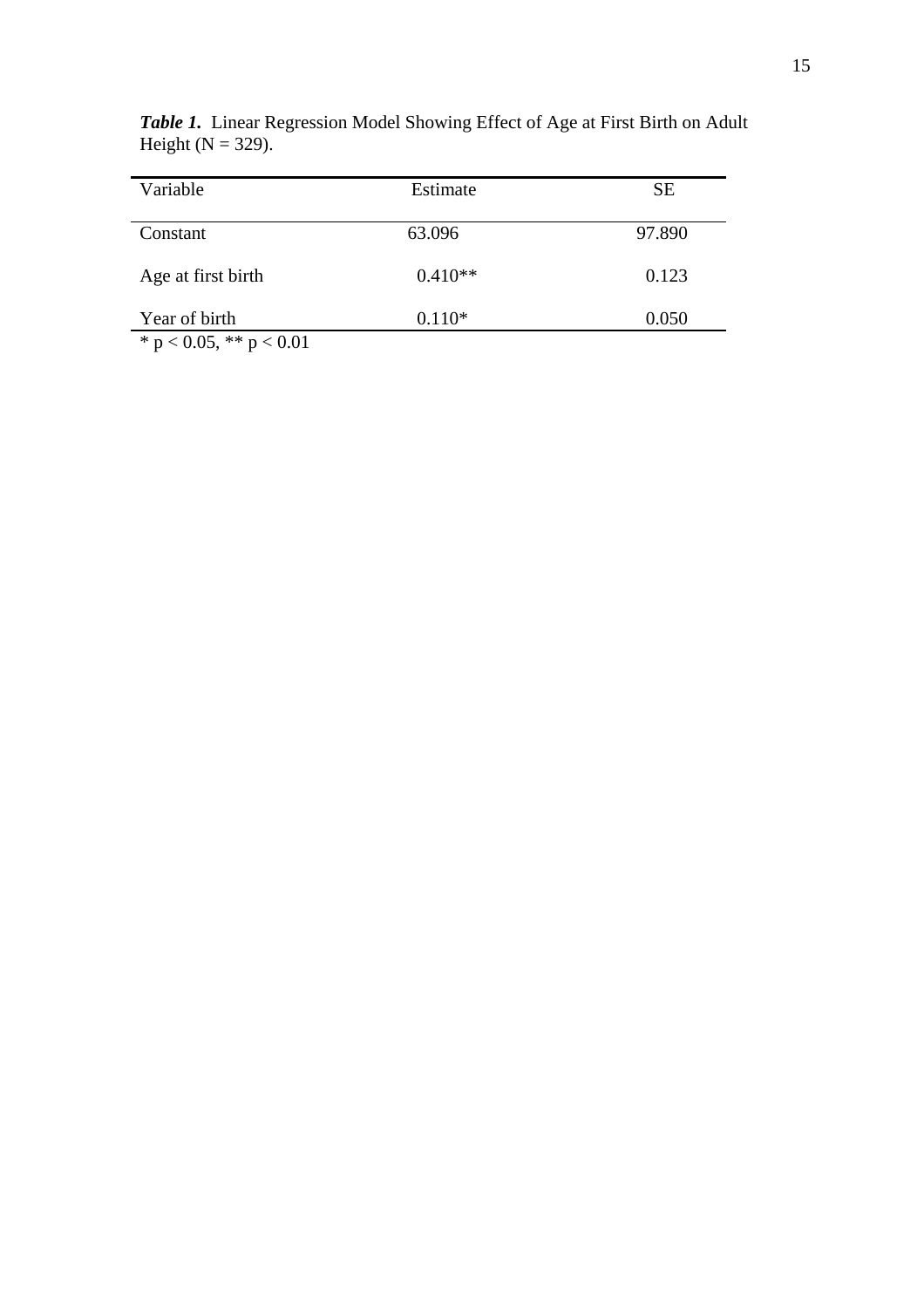| Variable                            | Estimate    | <b>SE</b> |
|-------------------------------------|-------------|-----------|
| Constant                            | $-15.470**$ | 1.207     |
|                                     |             |           |
| Height                              | 0.010       | 0.007     |
|                                     |             |           |
| Time (months since birth)           | $0.476**$   | 0.019     |
| Time squared                        | $-0.005**$  | 0.0003    |
|                                     |             |           |
| Maternal age                        | $0.219**$   | 0.033     |
| Maternal age squared                | $-0.005**$  | 0.001     |
|                                     |             |           |
| Child death                         | $7.652**$   | 0.391     |
| Child death*time                    | $-0.344**$  | 0.023     |
| Child death*time squared            | $0.004**$   | 0.0003    |
|                                     |             |           |
| Between woman variance <sup>a</sup> | $0.332**$   | 0.041     |
| 44.7001                             |             |           |

*Table 2.* Results of the Event History Model Analysing the Effect of Female Height on Length of Birth Intervals ( $N = 2,532$  Birth Intervals of Which 1,708 Were Closed).

 $*$  $p$  < 0.01

<sup>a</sup> The significant between woman variance indicates that there is a correlation between the lengths of the birth intervals of any one woman.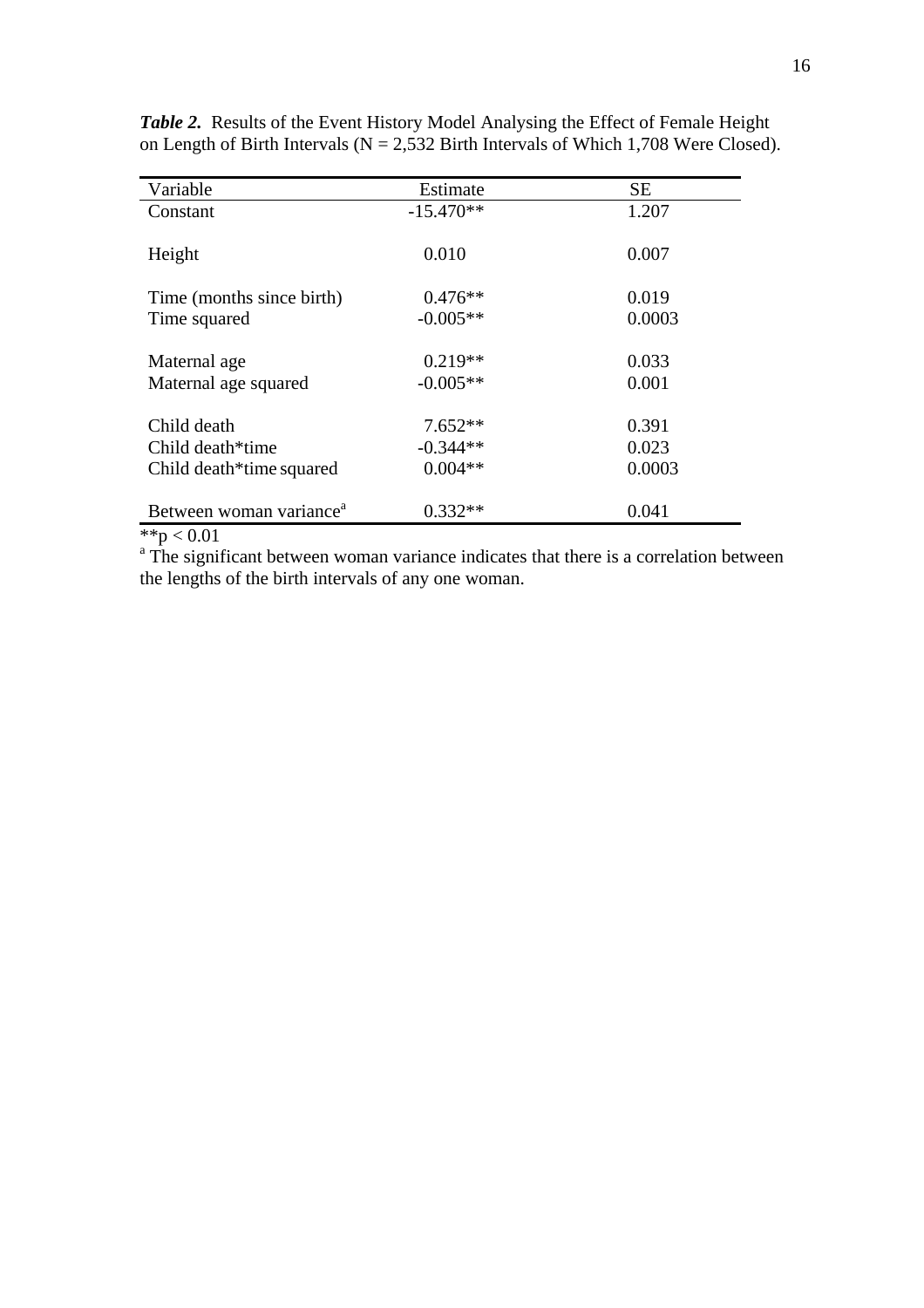| Variable                             | Estimate          | <b>SE</b> |
|--------------------------------------|-------------------|-----------|
| Constant                             | $2.627**$         | 1.227     |
|                                      |                   |           |
| Maternal height                      | $-0.026**$        | 0.007     |
|                                      |                   |           |
| Maternal age                         | $-0.044$          | 0.032     |
| Maternal age squared                 | 0.001             | 0.001     |
|                                      |                   |           |
| Child's age (months):                |                   |           |
| $\mathbf{1}$                         | (reference group) |           |
| $2 - 4$                              | $-0.975**$        | 0.166     |
| $5 - 7$                              | $-0.624**$        | 0.151     |
| $8 - 10$                             | $-0.163$          | 0.134     |
| $11 - 13$                            | $-0.284*$         | 0.142     |
| $14 - 16$                            | $-0.730**$        | 0.168     |
| 17-19                                | $-0.716**$        | 0.170     |
| 20-22                                | $-0.658**$        | 0.171     |
| $23 - 25$                            | $-0.785**$        | 0.182     |
| 26-28                                | $-0.584**$        | 0.173     |
| 29-31                                | $-0.918**$        | 0.202     |
| 32-34                                | $-0.784**$        | 0.195     |
| 35-37                                | $-1.051**$        | 0.220     |
| 38-40                                | $-1.392**$        | 0.260     |
| $41 - 43$                            | $-1.286**$        | 0.253     |
| 44-46                                | $-1.304**$        | 0.260     |
| 47-49                                | $-1.619**$        | 0.303     |
| 50-52                                | $-1.415**$        | 0.283     |
| 53-55                                | $-2.235**$        | 0.419     |
| 56-58                                | $-1.926**$        | 0.366     |
| 59-60                                | $-1.780**$        | 0.347     |
|                                      |                   |           |
| Between mother variance <sup>a</sup> | $0.116*$          | 0.046     |

*Table 3.* Results of the Event History Model Analysing the Effects of Female Height on Child Mortality ( $N = 2,495$  Children of Whom 881 Died).

 $np < 0.05$ ,  $*p < 0.01$ <br><sup>a</sup> The significant between mother variance indicates that the children of the same mother have correlated probabilities of dying.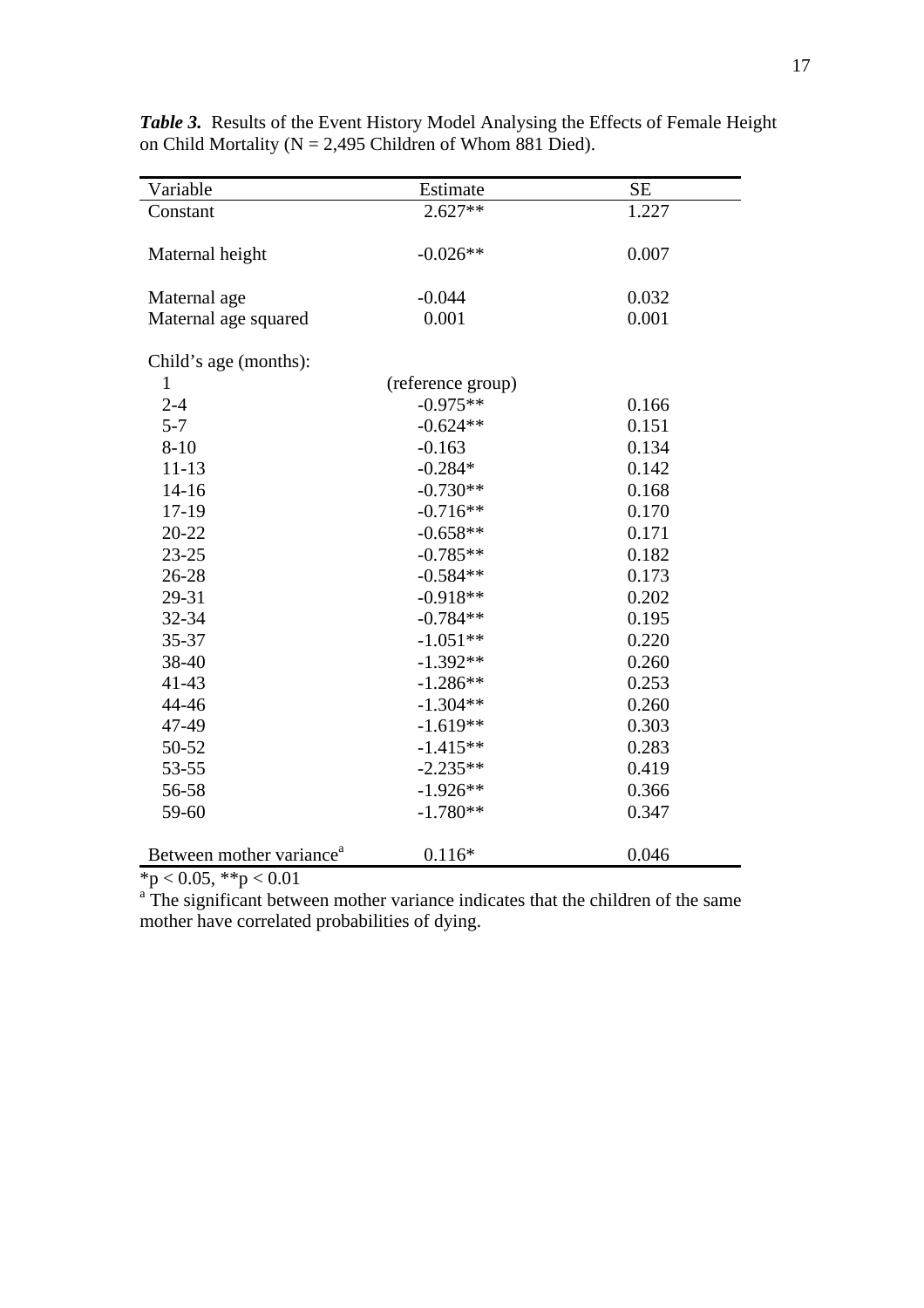| <b>Variable</b>                                 | <b>Model 1</b><br>Dependent variable: total<br>number of births |           | <b>Model 2</b><br>Dependent variable: number of<br>children surviving to 14 years |           |
|-------------------------------------------------|-----------------------------------------------------------------|-----------|-----------------------------------------------------------------------------------|-----------|
|                                                 | Estimate                                                        | <b>SE</b> | Estimate                                                                          | <b>SE</b> |
| Height                                          | $0.061*$                                                        | 0.026     | $0.050*$                                                                          | 0.021     |
| Mean age at which<br>measurements were<br>taken | $0.108*$                                                        | 0.031     | $-0.048$                                                                          | 0.025     |
| Year of birth                                   | $-0.032$                                                        | 0.026     | $-0.045*$                                                                         | 0.021     |

*Table 4.* Results of Linear Regression Models Analysing the Effect of Height on Completed Fertility ( $N = 216$ ).

 $\ast$  p  $< 0.05$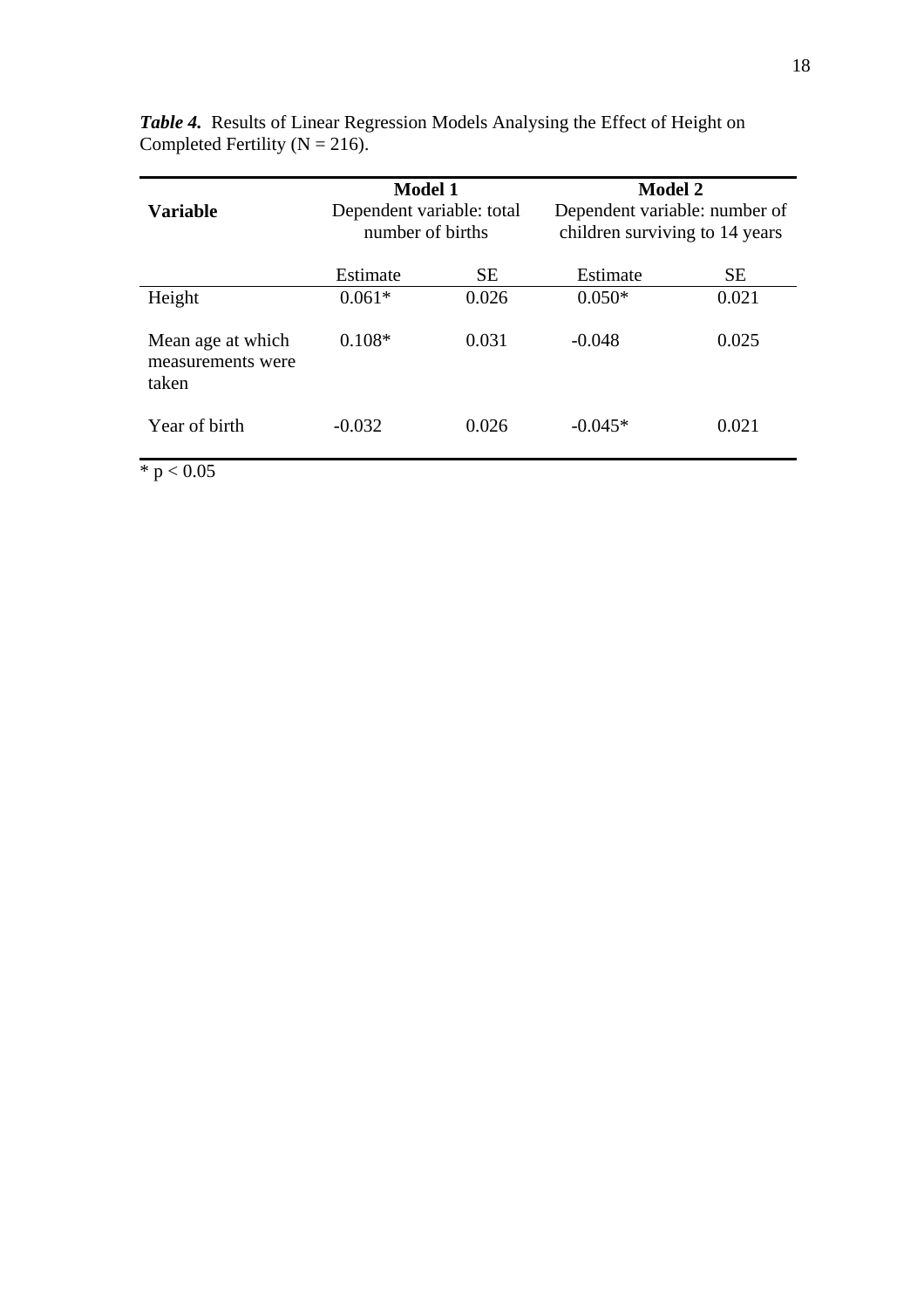| Variable                                            | Estimate   | <b>SE</b> |
|-----------------------------------------------------|------------|-----------|
| Constant                                            | 559.0**    | 54.136    |
| Height                                              | $-1.757*$  | 0.480     |
| Height squared                                      | $0.006*$   | 0.001     |
| Woman's age                                         | $0.090**$  | 0.015     |
| Mean age at which height<br>measurements were taken | $-0.277**$ | 0.019     |
| Year of birth                                       | $-0.218**$ | 0.019     |

**Table 5.** Results of the Event History Model on the Probability of Adult Death ( $N =$ 588 Women of Whom 156 Died).

 $\frac{1}{2}$  \*p < 0.05, \*\*p < 0.01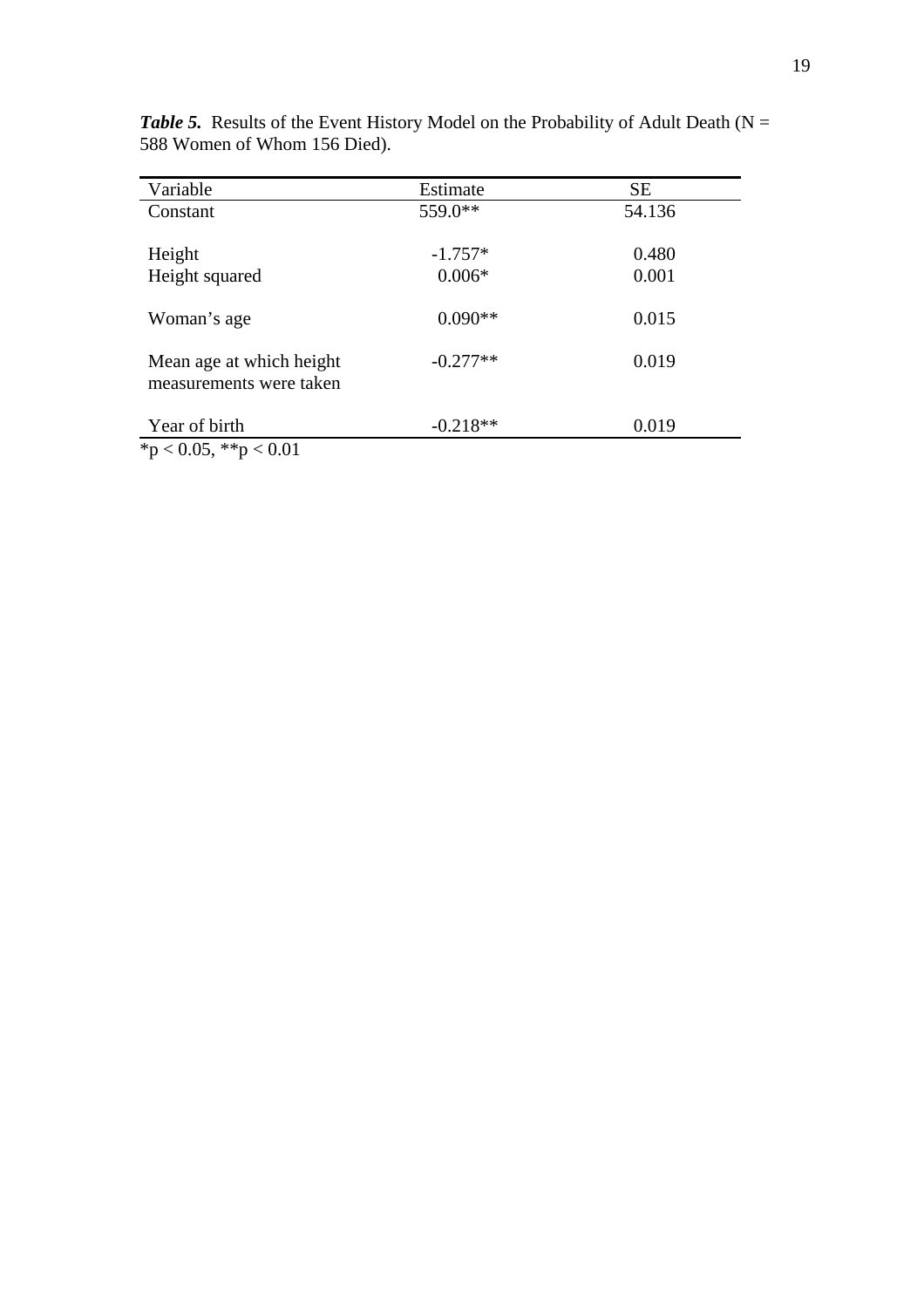Table 6. Results of Logistic Regression Models on the Probability of Divorce Showing the Effects Of (a) Absolute Height of the Wife and (b) Relative Height of the Wife.

# (a) Absolute Height of Wife ( $N = 306$ ).

| Variable      | Estimate   | <b>SE</b> |  |
|---------------|------------|-----------|--|
| Constant      | 2.887      | 3.454     |  |
| Wife's height | $-0.016$   | 0.022     |  |
| Childless     | $-1.217**$ | 0.249     |  |
| 44.001        |            |           |  |

\*\*  $p<0.01$ 

# (b) Relative Height of Wife ( $N = 270$ ).

| Independent variable     | Estimate    | <b>SE</b> |
|--------------------------|-------------|-----------|
| Constant                 | $-0.225$    | 0.519     |
| Wife taller than husband | 0.489       | 0.503     |
| Childless                | $-1.232***$ | 0.270     |
| ***p<0.001               |             |           |

20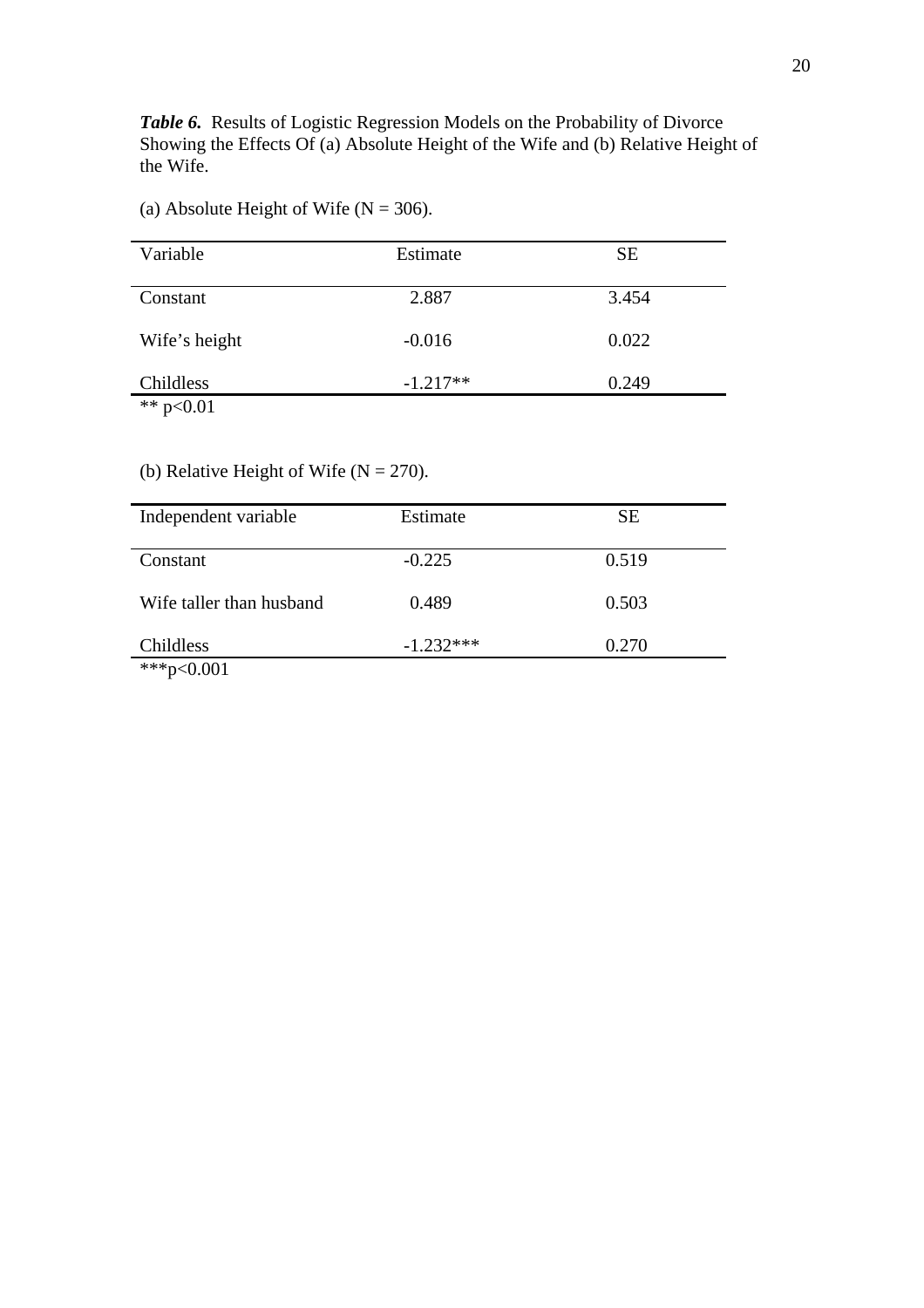



Age (months)

<sup>a</sup>Maternal height is divided into quartiles and shown in the following order: first (shortest) quartile represented by bottom line, then second quartile, third quartile, and fourth (tallest) represented by the top line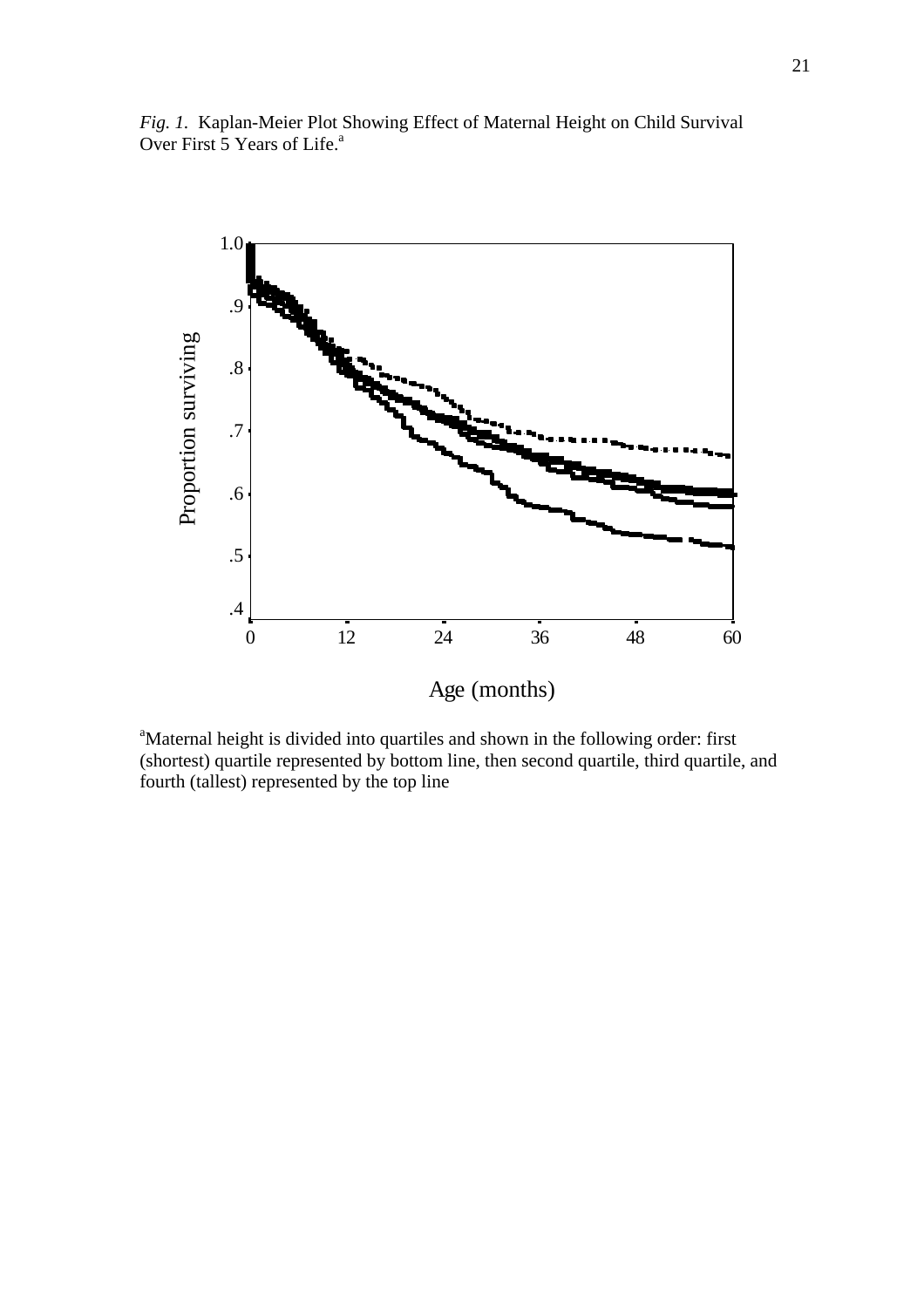*Fig. 2*. Mean Number of Children ( $\pm$  95% Confidence Intervals) by Height Quartile of Woman.



(a) Total Number of Children.

(b) Number of Children Surviving to Age 14.